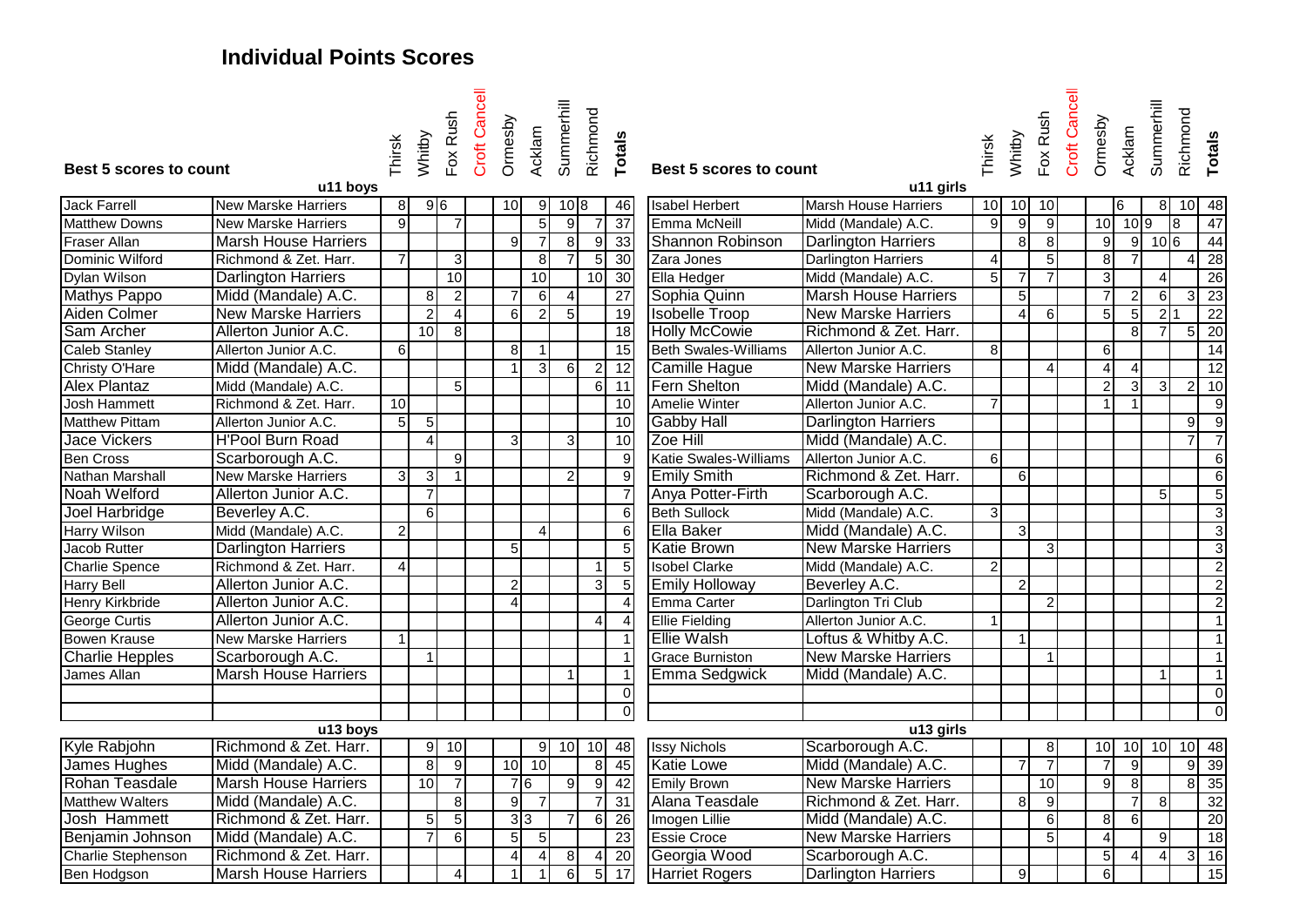| Harry Wilson                            | Darlington Harriers         |                          |                | 6              |                         |                        | 3               | 10              | <b>Maisy Squires</b>                     | Richmond & Zet. Harr.       | $\overline{4}$  |                |                |                 | 5               |                | $5 \overline{\phantom{a}} 14$ |
|-----------------------------------------|-----------------------------|--------------------------|----------------|----------------|-------------------------|------------------------|-----------------|-----------------|------------------------------------------|-----------------------------|-----------------|----------------|----------------|-----------------|-----------------|----------------|-------------------------------|
| <b>Alex Main</b>                        | <b>Marsh House Harriers</b> |                          |                | $\overline{8}$ |                         |                        |                 | 8               | Laura Dove                               | Scarborough A.C.            | 6               | $\mathbf{3}$   | $\overline{2}$ |                 | $\overline{2}$  |                | 13                            |
| Ed Hanley                               | City of York A.C.           |                          |                |                | 8 <sup>1</sup>          |                        |                 | 8 <sup>1</sup>  | <b>Emily Francis</b>                     | Richmond & Zet. Harr.       |                 |                |                |                 | $6\phantom{1}6$ |                | $4 \overline{13}$             |
| <b>Scott Temple</b>                     | <b>H'Pool Burn Road</b>     | 6                        |                |                |                         |                        |                 | 6               | Lois Bell                                | Allerton Junior A.C.        |                 |                |                | 5 <sub>l</sub>  |                 |                | $7 \overline{\smash{)}\ 12}$  |
| Thomas O'Mahoney                        | Richmond & Zet. Harr.       |                          |                |                |                         | 5                      |                 | 5               | <b>Ella Foster</b>                       | <b>Darlington Harriers</b>  | 10              |                |                |                 |                 |                | 10                            |
| <b>Daniel Francis</b>                   | Richmond & Zet. Harr.       |                          |                | $\overline{2}$ | $\overline{2}$          |                        | $\overline{1}$  | 5               | Sophie Brining                           | <b>New Marske Harriers</b>  | $\overline{1}$  |                |                | $\mathcal{R}$   |                 |                | $6 \overline{10}$             |
| George McCowie                          | Richmond & Zet. Harr.       |                          |                |                |                         | $\overline{3}$         | $\overline{2}$  | 5               | <b>Erin Glover</b>                       | Beverley A.C.               | $\overline{5}$  |                |                |                 | 3               |                | $\infty$                      |
| <b>Ben Lambert</b>                      | Richmond & Zet. Harr.       | $\boldsymbol{\varDelta}$ |                |                |                         |                        |                 | $\overline{4}$  | <b>Sarah Wilcox</b>                      | <b>Darlington Harriers</b>  |                 |                |                |                 | $\overline{7}$  |                | $\overline{7}$                |
| Nathan Nicholson                        | <b>Marsh House Harriers</b> | $\overline{2}$           | $\overline{2}$ |                |                         |                        |                 | $\Delta$        | Matlida Tomlinson                        | Scarborough A.C.            |                 | $\overline{4}$ |                |                 |                 |                | $\overline{4}$                |
| Alan Edwards                            | <b>Marsh House Harriers</b> |                          |                |                |                         | Δ                      |                 | $\overline{4}$  | Zoe Coates                               | <b>New Marske Harriers</b>  |                 | 2 <sub>l</sub> |                |                 |                 |                | $\overline{4}$                |
| Freddy Wharton                          | Thirsk & Sowerby Harr.      | 3                        |                |                |                         |                        |                 | 3               | Poppy Forster                            | <b>Marsh House Harriers</b> | 3               |                |                |                 |                 |                | $\vert 3 \vert$               |
| <b>Thomas Dewing</b>                    | <b>New Marske Harriers</b>  |                          | $\mathbf{3}$   |                |                         |                        |                 | 3               | <b>Lucy Nicklin</b>                      | <b>New Marske Harriers</b>  |                 |                | 3              |                 |                 |                | $\overline{3}$                |
| Seb Pearson                             | <b>New Marske Harriers</b>  |                          | $\overline{1}$ |                |                         | $\overline{2}$         |                 | 3               | Jessica Dawson                           | <b>Marsh House Harriers</b> | $\overline{2}$  |                |                |                 |                 |                | 3                             |
| Jay Greenley                            | Beverley A.C.               |                          |                |                |                         |                        |                 |                 | <b>Ella Buttery</b>                      | Scarborough A.C.            |                 |                |                |                 |                 | $\overline{2}$ | $\vert$ 2                     |
|                                         |                             |                          |                |                |                         |                        |                 | $\overline{0}$  | <b>Millie Watts</b>                      | <b>New Marske Harriers</b>  |                 |                |                |                 |                 |                |                               |
|                                         |                             |                          |                |                |                         |                        |                 | $\Omega$        |                                          |                             |                 |                |                |                 |                 |                | $\vert 0 \vert$               |
|                                         | u15 boys                    |                          |                |                |                         |                        |                 |                 |                                          |                             |                 |                |                |                 |                 |                | $\overline{0}$                |
| Daniel Gunn                             | <b>New Marske Harriers</b>  | 9                        | 9              | 8              | 10I                     | 10                     | 10              | 48              |                                          | u15 girls                   |                 |                |                |                 |                 |                |                               |
| <b>Will Smith</b>                       | Richmond & Zet. Harr.       |                          | $\overline{7}$ | 6              | 9                       | 9                      | 9               | 40              | Laura Havis                              | Midd (Mandale) A.C.         | 9               | $9 \mid$       |                | 8 8             | 10              |                | 10 46                         |
| <b>Christian Mummert</b>                | Scarborough A.C.            | 8                        | 8              | $\overline{7}$ | 8 <sup>1</sup>          | 8                      |                 | 39              | Anna Harrison                            | Richmond & Zet. Harr.       |                 | $\overline{7}$ | $\overline{2}$ |                 | 9               |                | $6 \overline{28}$             |
| <b>Matthew Lambert</b>                  | Richmond & Zet. Harr.       | 5                        |                | $\overline{4}$ |                         | 6                      | 8               | 23              | Megan Noble                              | <b>Darlington Harriers</b>  |                 | 8 <sup>1</sup> |                | 61              |                 | 71             | $\overline{28}$               |
| <b>Archie Lowe</b>                      | Midd (Mandale) A.C.         | $\overline{10}$          | 10             |                |                         |                        |                 | 20              | <b>Charlotte Bennett</b>                 | <b>New Marske Harriers</b>  | $\,6$           |                | 6              |                 |                 |                | 8 27                          |
| Harry Butterworth                       | Scarborough A.C.            |                          | 4              | $\mathbf{3}$   | 6                       | $\overline{7}$         |                 | 20              | <b>Bethany Bergstrand</b>                | Midd (Mandale) A.C.         | $\overline{7}$  |                |                | ρI              |                 |                | 9 <sup>25</sup>               |
| Joseph Leather                          | Loftus & Whitby A.C.        | $\overline{2}$           | $\overline{2}$ |                | 5 <sup>1</sup>          | $\overline{5}$         | $5\phantom{.0}$ | $\overline{19}$ | India Pentland                           | <b>Darlington Harriers</b>  |                 | 10             | 10             |                 |                 |                | 20                            |
| Sam Kettlewell                          | Richmond & Zet. Harr.       |                          | $\vert$ 3      | $\overline{c}$ |                         | $\boldsymbol{\Lambda}$ | $\overline{7}$  | 17              | <b>Elicia Smith</b>                      | <b>New Marske Harriers</b>  |                 |                | 9 <sup>1</sup> | 10 <sup>1</sup> |                 |                | 19                            |
| <b>Liam Brittle</b>                     | <b>Darlington Harriers</b>  | $\overline{\phantom{a}}$ | 5              | $\overline{1}$ | $\overline{3}$          |                        | 3 <sup>l</sup>  | 16              | Jemma Casson                             | Scarborough A.C.            | 3               | 5              |                |                 | 8               |                | 16                            |
| Lewis Moore                             | Richmond & Zet. Harr.       |                          |                |                | $\Delta$                | 3                      | $6 \mid$        | 13              | <b>Ellie Phillips</b>                    | <b>Darlington Harriers</b>  | 8               |                | 4              |                 |                 |                | $\overline{12}$               |
| James Roberts                           | <b>Darlington Harriers</b>  |                          |                | $\sqrt{5}$     |                         |                        |                 | 12              | <b>Catherine Roberts</b>                 | <b>Darlington Harriers</b>  | $\overline{10}$ |                |                |                 |                 |                | 10                            |
| Daniel Currie                           | Midd (Mandale) A.C.         |                          |                | 10             |                         |                        |                 | 10              | Jordan Thrower                           | <b>New Marske Harriers</b>  |                 |                | 5 <sub>l</sub> |                 |                 |                | 10                            |
| <b>Dylan Soley</b>                      | Richmond & Zet. Harr.       | 3                        |                |                |                         |                        |                 | 10              | Olivia McCready                          | <b>Darlington Harriers</b>  |                 |                |                |                 |                 | 5 <sup>1</sup> | و<br>                         |
| Daniel Payne                            | Midd (Mandale) A.C.         |                          |                | 9              |                         |                        |                 | 9               | <b>Issabelle Horrocks</b>                | Beverley A.C.               |                 |                |                |                 |                 |                | $\overline{7}$                |
| George Veich                            | Richmond & Zet. Harr.       | 6                        |                |                |                         |                        |                 | 6               | Ellie Waddup                             | Midd (Mandale) A.C.         |                 | 6              |                |                 |                 |                | $\,6$                         |
| Alfie Cross                             | Midd (Mandale) A.C.         |                          | 6              |                |                         |                        |                 | 6               | Megan Tipper                             | <b>New Marske Harriers</b>  |                 |                | 3 <sup>l</sup> |                 |                 |                | 6                             |
| <b>Matthew Chinnock</b>                 | <b>New Marske Harriers</b>  |                          |                |                |                         |                        | 4               | $\overline{4}$  | Amy Corcoran                             | Scarborough A.C.            | 5               |                |                |                 |                 |                | $\overline{5}$                |
| <b>Matthew Somers</b>                   | Midd (Mandale) A.C.         |                          |                |                |                         |                        |                 | 3               | Jasmin Sharp                             | <b>Darlington Harriers</b>  |                 |                |                |                 |                 | 4              | 5                             |
| Ralph Chisholm                          | Richmond & Zet. Harr.       |                          |                |                |                         | $\overline{2}$         |                 | 3               | <b>Tegan Nichol</b>                      | <b>Marsh House Harriers</b> | Δ               |                |                |                 |                 |                | $\overline{4}$                |
| <b>Holden Outhwaite</b>                 | Allerton Junior A.C.        |                          |                |                |                         |                        | $\overline{2}$  | 3               | Ellie howarth                            | <b>Marsh House Harriers</b> |                 |                | $\overline{1}$ |                 |                 |                | 3                             |
| <b>Chris Lowes</b>                      | Midd (Mandale) A.C.         |                          | $\mathbf 1$    |                |                         |                        |                 | $\overline{1}$  | <b>Vicky Smith</b>                       | Richmond & Zet. Harr.       | 2               |                |                |                 |                 |                | $\vert$ 2                     |
|                                         |                             |                          |                |                |                         |                        |                 | $\Omega$        | Cadie Muir                               | <b>New Marske Harriers</b>  |                 |                |                |                 |                 |                |                               |
|                                         |                             |                          |                |                |                         |                        |                 | $\Omega$        |                                          |                             |                 |                |                |                 |                 |                | $\overline{0}$                |
|                                         | $u17$ men                   |                          |                |                |                         |                        |                 |                 |                                          |                             |                 |                |                |                 |                 |                | $\overline{0}$                |
| Jake Stephenson                         | Richmond & Zet. Harr.       | 8                        | 10             | 10             | 9                       | -9                     | 9               | 47              |                                          |                             |                 |                |                |                 |                 |                |                               |
| Harry Robson                            | Richmond & Zet. Harr.       | $\overline{7}$           | -9             | 9              | $\overline{\mathbf{8}}$ | 10                     | $\infty$        | 44              |                                          | u17 women                   |                 |                |                |                 |                 |                |                               |
| <b>Ben Palmer</b>                       | Midd (Mandale) A.C.         | 9                        |                | $6 \mid$       | $\overline{7}$          | 8                      | 6               | 36              | Maddy Mastrolonardo Loftus & Whitby A.C. |                             | 9               |                | 91             | 10 <sup>1</sup> | 9               |                | 8 45                          |
| <b>Thomas Aspin</b>                     | <b>New Marske Harriers</b>  | 3                        | $6 \mid$       | 8 <sup>1</sup> | 5 <sub>l</sub>          | $\overline{7}$         | $\overline{4}$  | 30              | Eli Barnbrook                            | <b>New Marske Harriers</b>  | 8               | 10             | 8 <sup>1</sup> | 9               | 8               |                | 43                            |
| Benjamin Bergstrand Midd (Mandale) A.C. |                             | 10                       |                |                | 10                      |                        | 10              | 30              | <b>Chloe Dalton</b>                      | Richmond & Zet. Harr.       | 6               | 8              |                | 61              | 7               |                | 7 34                          |
| <b>Adam Walker</b>                      | Richmond & Zet. Harr.       | 5                        |                | 7              | $6 \mid$                |                        | 5               | 23              | Sacha Butterworth                        | Scarborough A.C.            | 7               | 5 <sub>l</sub> | $6 \mid$       |                 | $5\overline{)}$ |                | 30                            |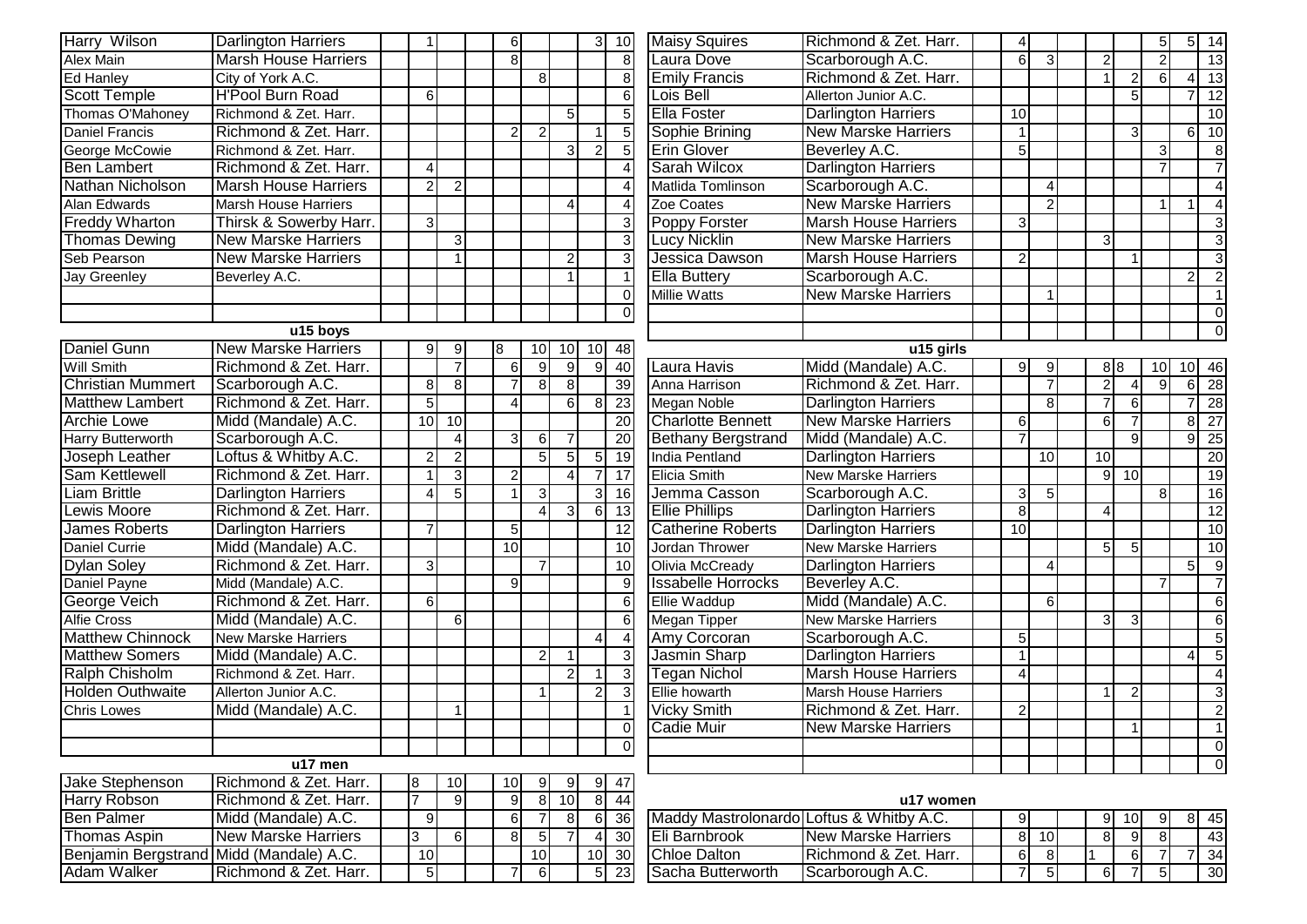| Bradley O'Donoghue   H'Pool Burn Rd H. |                             |   | 3             | 4             |                |   |   | 17             |
|----------------------------------------|-----------------------------|---|---------------|---------------|----------------|---|---|----------------|
| Scott Mann                             | <b>New Marske Harriers</b>  |   | 5             | 5             |                |   |   | 14             |
| Josh Smith                             | Richmond & Zet. Harr.       |   | 4             | 3             | $\overline{2}$ | 4 |   | 13             |
| Jonathan Dennison                      | Beverley A.C.               |   |               |               |                | 6 | 3 | 10             |
| <b>Luke Pettit</b>                     | Midd (Mandale) A.C.         |   | 8             |               |                |   |   | 8              |
| Elias Ben-Tiba                         | <b>New Marske Harriers</b>  |   | 7             |               |                |   |   | $\overline{7}$ |
| Joshua Fothergill                      | Thirsk & Sowerby Harr.      |   |               |               |                |   | 7 | $\overline{7}$ |
| <b>James Somers</b>                    | Midd (Mandale) A.C.         | 6 |               |               |                |   |   | 6              |
| Ryan Brockbank                         | <b>Marsh House Harriers</b> |   | $\mathcal{P}$ |               |                | 3 |   | 6              |
| <b>Taylor Arnott</b>                   | Beverley A.C.               | 4 |               |               |                |   |   | $\overline{4}$ |
| Daniel Kell                            | <b>Marsh House Harriers</b> |   |               |               |                | 2 |   | $\overline{4}$ |
| Aaron King                             | Darlington Harriers         | 2 |               |               |                |   |   | $\overline{2}$ |
| <b>Callum Downing</b>                  | <b>Marsh House Harriers</b> |   |               | $\mathcal{P}$ |                |   |   | $\overline{2}$ |
| Kian Wildmore                          | <b>New Marske Harriers</b>  |   |               |               |                |   |   | $\mathbf{1}$   |
| Eira Laverey                           | Beverley A.C.               |   |               |               |                |   |   | $\mathbf{1}$   |

| 3 | 5              | $\mathbf{2}$   | 17              | <b>Becky Briggs</b>  | Beverley A.C.               | 10 |   |    |   | 10       | 9  | 29              |
|---|----------------|----------------|-----------------|----------------------|-----------------------------|----|---|----|---|----------|----|-----------------|
|   |                |                | 14              | <b>Alice Knight</b>  | <b>Marsh House Harriers</b> | 5  |   | 4  |   |          | 6  | 26              |
|   |                |                | 13              | <b>Molly Shaw</b>    | <b>New Marske Harriers</b>  |    | 9 |    | 8 |          |    | 24              |
|   | 6              | $\overline{3}$ | 10 <sub>l</sub> | Laura Kirkham        | Richmond & Zet. Harr.       | 4  |   |    | 5 | $6 \mid$ | 5  | 22              |
|   |                |                | 8               | Lucy-Erin Hunter     | <b>Darlington Harriers</b>  |    |   | 10 |   |          | 10 | 20 <sub>2</sub> |
|   |                |                | 7               | Laura Edwards        | <b>Marsh House Harriers</b> | 2  | 6 | 3  | 3 |          |    | 14              |
|   |                |                |                 | Katie Noble          | <b>Darlington Harriers</b>  |    |   | 5  |   |          | 4  | 9               |
|   |                |                | 6               | Rebecca Aspin        | <b>New Marske Harriers</b>  |    |   |    |   | 3        | 3  | 6               |
|   | 3              |                | 6               | Amy Farrow           | <b>Marsh House Harriers</b> |    | 4 |    |   |          |    |                 |
|   |                |                | 4               | Laura Duncan         | Beverley A.C.               |    |   |    |   | 4        |    |                 |
|   | $\overline{2}$ |                | 4               | <b>Freya Bourke</b>  | <b>New Marske Harriers</b>  | 3  |   |    |   |          |    | 3               |
|   |                |                | $\overline{2}$  | <b>Willow Andrew</b> | Richmond & Zet. Harr.       |    |   |    | 2 |          |    | 2               |
|   |                |                | $\overline{2}$  | Eliza Hack           | Richmond & Zet. Harr.       |    |   |    |   |          |    |                 |
|   |                |                |                 | Abigail Jones        | <b>Marsh House Harriers</b> |    |   |    |   |          |    |                 |
|   |                |                |                 |                      |                             |    |   |    |   |          |    | 0               |
|   |                |                |                 |                      |                             |    |   |    |   |          |    | 0               |

| u20 Men |  |  |
|---------|--|--|
|         |  |  |

| Reece Dalton          | Richmond & Zet. Harr.       | 81              | 10 <sup>1</sup> |    | $10$ 10 |     | 10 <sup>1</sup> | 48              | u20 v                                           |
|-----------------------|-----------------------------|-----------------|-----------------|----|---------|-----|-----------------|-----------------|-------------------------------------------------|
| Luke Hack             | Richmond & Zet. Harr.       | 61              |                 | 81 | -91     |     | 91              | 38 <sup>1</sup> | <b>H'Pool Burn Road</b><br>Laura Jones          |
| James Greer           | Richmond & Zet. Harr.       | 31              |                 |    |         | 10I |                 | 34              | Amy Foster<br>Teasdale A.C.                     |
| <b>Matthew Bowman</b> | Marsh House Harriers        | 41              |                 |    | 81      | 9   | 81              | 29              | M'bro & Cleve Hari<br><b>Hollie Elliott</b>     |
| Luke Duffy            | <b>Marsh House Harriers</b> |                 | 91              |    |         |     |                 | 16 <sup>1</sup> | Emma Clapton<br>Scarborough A.C.                |
| Hassan Ben-Tiba       | New Marske Harriers         | 10 <sup>1</sup> |                 |    |         |     |                 | 10 <sup>1</sup> | <b>Darlington Harriers</b><br>Jade Hutchinson   |
| Jay Ferns             | Loftus & Whitby A.C.        | 9               |                 |    |         |     |                 | 9               | Midd (Mandale) A.<br>Emma Wortley               |
| Harry Allan           | <b>New Marske Harriers</b>  |                 |                 | 91 |         |     |                 | $\overline{9}$  | Richmond & Zet. H<br><b>Issie Starkey</b>       |
| Ben Lambert           | <b>Darlington Harriers</b>  |                 | 81              |    |         |     |                 | 8               | <b>Darlington Harriers</b><br>Louise Williamson |
| James Wood            | <b>Darlington Harriers</b>  |                 |                 | 61 |         |     |                 | 6               |                                                 |
| Christian Brown       | Darlington Tri Club         | 51              |                 |    |         |     |                 | 5               |                                                 |
| Sean Connolly         | <b>Darlington Harriers</b>  | 2               |                 |    |         |     |                 | 2               |                                                 |
|                       |                             |                 |                 |    |         |     |                 | 0               |                                                 |

| 01             | 10 | 10 <sub>l</sub> |                 | 10 <sub>1</sub> | 48              |                       | u20 women                  |    |                 |                 |    |    |    |                 |
|----------------|----|-----------------|-----------------|-----------------|-----------------|-----------------------|----------------------------|----|-----------------|-----------------|----|----|----|-----------------|
| $\overline{6}$ | 8  | 9               |                 | 9               | 38              | Laura Jones           | <b>H'Pool Burn Road</b>    | 8  |                 | 9               |    | 10 | 91 | 43              |
|                |    |                 | 10 <sub>1</sub> |                 | 34              | Amy Foster            | Teasdale A.C.              |    |                 | 10 <sub>1</sub> | 10 |    |    | 20              |
|                |    | 81              | 9               | 8               | 29              | <b>Hollie Elliott</b> | M'bro & Cleve Harriers     | 10 |                 |                 | 9  |    |    | 19              |
| 9              |    |                 |                 |                 | 16              | Emma Clapton          | Scarborough A.C.           | 9  | 9               |                 |    |    |    | 18              |
|                |    |                 |                 |                 | 10 <sup>1</sup> | Jade Hutchinson       | <b>Darlington Harriers</b> |    |                 |                 | 8  |    | 10 | 18              |
|                |    |                 |                 |                 | 9               | Emma Wortley          | Midd (Mandale) A.C.        |    | 10 <sup>1</sup> |                 |    |    |    | 10 <sup>1</sup> |
|                | 9  |                 |                 |                 | 9               | <b>Issie Starkey</b>  | Richmond & Zet. Harr.      |    | 8               |                 |    |    |    | 8               |
| 8              |    |                 |                 |                 | 8               | Louise Williamson     | <b>Darlington Harriers</b> |    | 6               |                 |    |    |    | 6               |
|                | 6  |                 |                 |                 | $6 \mid$        |                       |                            |    |                 |                 |    |    |    | $\Omega$        |
|                |    |                 |                 |                 | 5 <sup>1</sup>  |                       |                            |    |                 |                 |    |    |    | $\overline{0}$  |
|                |    |                 |                 |                 | $\overline{2}$  |                       |                            |    |                 |                 |    |    |    | $\Omega$        |
|                |    |                 |                 |                 | 0               |                       |                            |    |                 |                 |    |    |    | 0               |

|                      | JEH MEH                      |                 |                 |                 |                 |     |                 |                 |                            |                             |
|----------------------|------------------------------|-----------------|-----------------|-----------------|-----------------|-----|-----------------|-----------------|----------------------------|-----------------------------|
| Greg Jayasuriya      | M'bro & Cleve Harriers       | 9               |                 |                 | 9               | 101 |                 | 46              |                            |                             |
| Dean Newton          | <b>New Marske Harriers</b>   | 81              |                 | 10 <sup>1</sup> | 10 <sup>1</sup> | 91  | 81              | 45              |                            |                             |
| Kabsay Kidane        | <b>Darlington Harriers</b>   |                 | 10 <sup>1</sup> |                 | 81              |     | 10 <sub>l</sub> | 28              |                            | Sen wom                     |
| <b>Robert Scott</b>  | Richmond & Zet. Harr.        | 3               |                 | 51              | 51              | 6I  | 6               | 25              | Jo Adams                   | Richmond & Zet. Harr.       |
| Etrem Bthanhe        | <b>Darlington Harriers</b>   |                 | 81              |                 |                 |     |                 | 22              | <b>Michelle Dorrington</b> | North York Moors A.C.       |
| Paul Lowe            | <b>Darlington Harriers</b>   |                 |                 | 4               |                 |     | 5               | 21              | Rosie Adams                | Richmond & Zet. Harr.       |
| Lewis Rodgers        | Loftus & Whitby A.C.         |                 |                 | 61              | 6               | 8   |                 | 20              | Katie Able                 | Stockton Striders A.C.      |
| Scott Wardman        | Richmond & Zet. Harr.        |                 |                 | 31              | 31              | 51  |                 | 17 <sub>1</sub> | Michelle Jane              | Aycliffe Running Club       |
| <b>Adam Mitchell</b> | Midd (Mandale) A.C.          |                 | 9               |                 |                 |     |                 | 16              | Angharad Owen              | Loftus & Whitby A.C.        |
| Mike Jefferies       | Richmond & Zet. Harr.        | 6I              | 5 <sub>l</sub>  |                 |                 |     |                 | 11              | Anna Kolos                 | Scarborough A.C.            |
| Chris Rumsev         | M'bro & Cleve Harriers       |                 |                 | 2               |                 | 41  | 41              | 11              | <b>Bethany Brown</b>       | Midd (Mandale) A.C.         |
| Mark Shaw            | <b>New Marske Harriers</b>   | 10 <sup>1</sup> |                 |                 |                 |     |                 | 10              | Rebecca Howard             | <b>Quakers Running Club</b> |
| <b>Richy Wade</b>    | <b>Aycliffe Running Club</b> | 2               |                 |                 |                 |     |                 | 9               | Zara Noble                 | Loftus & Whitby A.C.        |
| <b>Russell Adams</b> | <b>Darlington Harriers</b>   | 5 <sub>l</sub>  | 3               |                 |                 |     |                 | 8               | <b>Becky Mills</b>         | Scarborough A.C.            |
|                      |                              |                 |                 |                 |                 |     |                 |                 |                            |                             |

| ٥I |                | 8              |   | 10 <sup>1</sup> | 28              |                      | Sen women                    |                 |    |     |                 |    |                 |                 |
|----|----------------|----------------|---|-----------------|-----------------|----------------------|------------------------------|-----------------|----|-----|-----------------|----|-----------------|-----------------|
|    | 5              | 5 <sup>1</sup> | 6 | 61              | 25              | Jo Adams             | Richmond & Zet. Harr.        | 10 <sup>1</sup> | 10 | 10. |                 | 10 | 10 <sub>1</sub> | 50              |
| 81 |                |                |   |                 | 22              | Michelle Dorrington  | North York Moors A.C.        |                 | 8  | 9   | 8               | 9  | 9               | 43              |
|    |                |                |   | 51              | 21              | Rosie Adams          | Richmond & Zet. Harr.        | 81              | 9  | 8   | 10 <sup>1</sup> |    |                 | 35 <sub>1</sub> |
|    | 61             | 6              | 8 |                 | 20 <sub>l</sub> | <b>Katie Able</b>    | Stockton Striders A.C.       | 4               | 5  | 31  |                 | 8  | 6               | 29              |
| 41 | 3 <sup>l</sup> | 3              | 5 | 2 <sub>l</sub>  | 17              | Michelle Jane        | <b>Aycliffe Running Club</b> |                 |    |     | 6               |    | 8               | 29              |
| 9  |                |                |   |                 | 16 <sup>1</sup> | <b>Angharad Owen</b> | Loftus & Whitby A.C.         | 6               |    |     |                 |    |                 | 20              |
| 5  |                |                |   |                 | 11              | Anna Kolos           | Scarborough A.C.             | 51              | 3  |     |                 |    |                 | 13 <sup>1</sup> |
|    | ⌒              |                |   |                 | 11              | <b>Bethany Brown</b> | Midd (Mandale) A.C.          |                 | 6  | 61  |                 |    |                 | 12 <sup>1</sup> |
|    |                |                |   |                 | 10 <sup>1</sup> | Rebecca Howard       | <b>Quakers Running Club</b>  |                 |    |     | 5               |    |                 | 12 <sup>1</sup> |
|    |                |                |   |                 | $\vert 9 \vert$ | Zara Noble           | Loftus & Whitby A.C.         |                 | າ  |     |                 | 5  | 3               | 10 <sup>1</sup> |
| зI |                |                |   |                 | 8               | <b>Becky Mills</b>   | Scarborough A.C.             | 9               |    |     |                 |    |                 | -9              |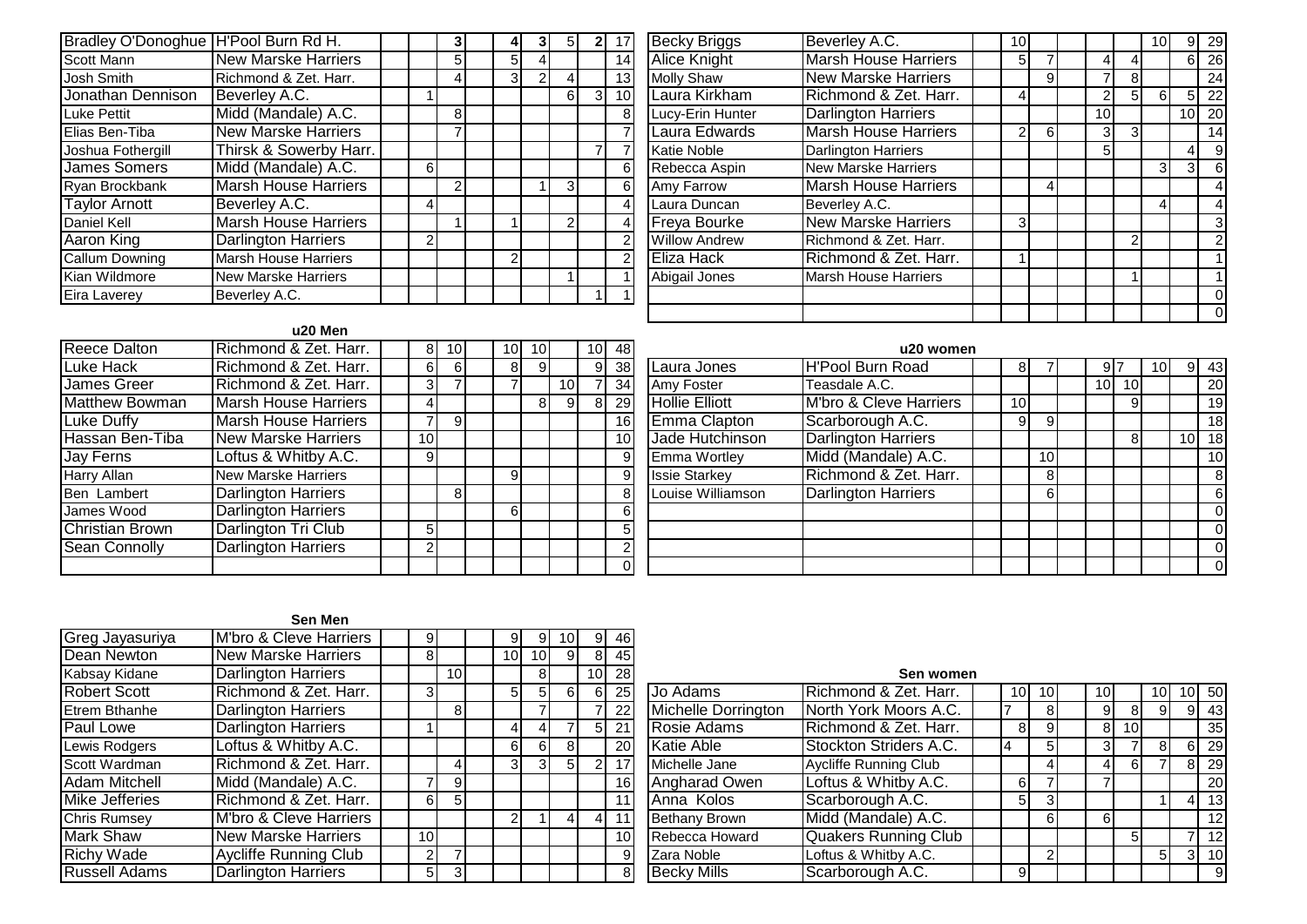| <b>Russ Best</b>        | <b>New Marske Harriers</b>        |                |                 | 8                      |                 |                  |                | 8                 | <b>Kate Wharry</b>                              | M'bro & Cleve Harriers                     |                        |                 |                | 9              |                |                | 9                        |
|-------------------------|-----------------------------------|----------------|-----------------|------------------------|-----------------|------------------|----------------|-------------------|-------------------------------------------------|--------------------------------------------|------------------------|-----------------|----------------|----------------|----------------|----------------|--------------------------|
| <b>Mike Major</b>       | Richmond & Zet. Harr.             |                |                 |                        |                 | 3                | 3              | 8 <sup>°</sup>    | Sarah Winter                                    | Stockton Striders A.C.                     |                        |                 |                |                | 3              | 5 <sup>1</sup> | $\overline{8}$           |
| <b>Tristan Learoyd</b>  | <b>New Marske Harriers</b>        |                |                 |                        |                 |                  |                |                   | <b>Caroline Dawson</b>                          | <b>M'bro &amp; Cleve Harriers</b>          |                        |                 |                | 3              |                |                | $\overline{7}$           |
| Alex Kiel               | <b>Quakers Running Club</b>       |                | $6 \mid$        |                        |                 |                  |                | 6                 | Kim Skiba                                       | North York Moors A.C.                      |                        |                 |                |                | 6              |                |                          |
| <b>Richard Darling</b>  | <b>H'Pool Burn Road</b>           |                | $\overline{2}$  | $\overline{1}$         |                 | 2                |                | -61               | Nikki Carr                                      | Scarborough A.C.                           |                        |                 | 5              |                |                |                | 5                        |
| <b>Paul White</b>       | Midd (Mandale) A.C.               | Δ              |                 |                        |                 |                  |                | 4                 | Demi Johnston                                   | M'bro & Cleve Harriers                     |                        |                 |                |                |                |                |                          |
| Simon Bennett           | <b>H'Pool Burn Road</b>           |                | $\overline{1}$  |                        |                 |                  |                |                   | <b>Kirsty Struthers</b>                         | North York Moors A.C.                      |                        |                 | $\overline{2}$ |                | $\mathcal{P}$  |                | $\overline{4}$           |
| James Wilkinson         | <b>M'bro &amp; Cleve Harriers</b> |                |                 |                        |                 | $\overline{1}$   |                | $\mathbf{1}$      | <b>Clare Park</b>                               | <b>Darlington Harriers</b>                 | 3                      |                 |                |                |                |                | $\overline{\omega}$      |
|                         |                                   |                |                 |                        |                 |                  |                | $\Omega$          | <b>Emily Halstead</b>                           | <b>Darlington Harriers</b>                 | $\overline{2}$         |                 |                |                |                |                | $\overline{2}$           |
|                         |                                   |                |                 |                        |                 |                  |                | $\Omega$          | <b>Amy Drinkall</b>                             | <b>Darlington Harriers</b>                 |                        |                 |                |                |                |                | $\overline{2}$           |
|                         |                                   |                |                 |                        |                 |                  |                | $\Omega$          | Katie Mottershead                               | Teesdale A.C.                              |                        |                 |                | $\mathcal{P}$  |                |                | $\overline{2}$           |
|                         |                                   |                |                 |                        |                 |                  |                | $\Omega$          | Michelle Livingstone                            | Stockton Striders A.C.                     |                        |                 |                |                |                | $\overline{2}$ | $\overline{2}$           |
|                         |                                   |                |                 |                        |                 |                  |                | $\Omega$          | Amy Lewis                                       | <b>M'bro &amp; Cleve Harriers</b>          |                        |                 |                |                |                |                |                          |
|                         |                                   |                |                 |                        |                 |                  |                | $\overline{0}$    | Taraha Johnson                                  | <b>Redcar Running Club</b>                 |                        |                 |                |                |                |                |                          |
|                         | Vet 40 Men                        |                |                 |                        |                 |                  |                |                   |                                                 | Vet 35 Women                               |                        |                 |                |                |                |                |                          |
| Colin Taylor            | <b>Darlington Harriers</b>        | 10 9           |                 | 10 <sup>1</sup>        | 10 <sup>1</sup> | 10               |                | 10 50             | Michelle Nolan                                  | Richmond & Zet. Harr.                      |                        | 10              | 10             | 10             | 10             |                | 10 50                    |
| <b>Marc Ellis</b>       | <b>Quakers Running Club</b>       |                | $\overline{7}$  | 9                      | 9 <sup>1</sup>  | -9               | 9              | 43                | <b>Lucy Verrill</b>                             | Thirsk & Sowerby Harr.                     | 6                      | 9               |                |                | 8              | 6I             | 36                       |
| Lee Davis               | Richmond & Zet. Harr.             | 6              | $\vert 3 \vert$ | 6                      | 8               |                  | 6              | 29                | Rebecca Simpson                                 | Richmond & Zet. Harr.                      |                        |                 | 9              | $\mathbf{Q}$   |                |                | $9 \overline{34}$        |
| Dez Fielden             | Aycliffe Running Club             |                |                 | 8                      |                 | 8                | 8              | 24                | Liz Simpson                                     | Stockton Striders A.C.                     | $\boldsymbol{\Lambda}$ | 6               |                | 6              | g              |                | 8 33                     |
| <b>Adam Mead</b>        | <b>Redcar Running Club</b>        |                |                 |                        | 6               |                  |                | 18                | Jessica McMullan                                | M'bro & Cleve Harriers                     | 5                      | 5               | 8              |                |                |                | $\overline{32}$          |
| <b>Paul Garrens</b>     | M'bro & Cleve Harriers            |                |                 | 3                      |                 |                  | 3              | $\overline{17}$   | <b>Cheryl Laycock</b>                           | <b>H'Pool Burn Road</b>                    |                        | 8               |                |                |                |                | 15                       |
| Julian Simpson          | Richmond & Zet. Harr.             |                |                 | 5                      | 5 <sub>l</sub>  |                  | 5 <sub>l</sub> | 15                | <b>Christine Bruce</b>                          | <b>H'Pool Burn Road</b>                    |                        |                 | $\overline{2}$ | 21             |                |                | 15                       |
| Chris Jefferies         | <b>Marsh House Harriers</b>       |                |                 |                        |                 | 5                | $\overline{2}$ | 14                | Louise Talman                                   | <b>Darlington Harriers</b>                 | 10                     |                 |                |                |                |                | 10                       |
| <b>Brian Casson</b>     | <b>M'bro &amp; Cleve Harriers</b> | 3              | 5 <sup>5</sup>  | $\boldsymbol{\Lambda}$ |                 |                  |                | 12                | <b>Claire Murphy</b>                            | M'bro & Cleve Harriers                     |                        |                 | 6              |                |                |                | 10                       |
| Paul McGough            | North York Moors A.C.             | $\overline{2}$ |                 | $\overline{1}$         |                 | $6 \overline{6}$ |                | $\overline{11}$   | Natalie Curgenven                               | <b>Darlington Harriers</b>                 | 9                      |                 |                |                |                |                | 9                        |
| Andy Chadfield          | <b>Marsh House Harriers</b>       |                | 10 <sup>1</sup> |                        |                 |                  |                | 10                | <b>Lucy Carter</b>                              | Darlington Tri Club                        |                        |                 | Δ              |                | 5              |                | $\overline{9}$           |
| <b>Andrew Minister</b>  | <b>H'Pool Burn Road</b>           | 8              |                 |                        | $\mathcal{P}$   |                  |                | 10                | <b>Katherine Hackett</b>                        | <b>Quakers Running Club</b>                | 8                      |                 |                |                |                |                | $\infty$                 |
| Shaun O'Grady           | <b>New Marske Harriers</b>        | 9              |                 |                        |                 |                  |                | $\overline{9}$    | Shelly Woodward                                 | H'Pool Burn Road                           |                        | 3               | 5              |                |                |                | $\infty$                 |
| Jonathan Skidmore       | North York Moors A.C.             | $\overline{4}$ |                 | 2                      | 3 <sup>l</sup>  |                  |                | $\overline{9}$    | Donna Riddler                                   | Richmond & Zet. Harr.                      |                        |                 |                | 8              |                |                | $\infty$                 |
| <b>Adam Poole</b>       | <b>M'bro &amp; Cleve Harriers</b> |                |                 |                        |                 | 4                | Δ              | 9                 | Julie Coleby                                    | Stockton Striders A.C.                     |                        |                 |                |                | 3              |                | 8                        |
| Steve Middleton         | Richmond & Zet. Harr.             |                | 8 <sup>2</sup>  |                        |                 |                  |                | 8                 | Claire Minton                                   | <b>H'Pool Burn Road</b>                    |                        |                 |                |                | Δ              | 3 <sup>1</sup> | $\overline{7}$           |
| Nick Watson             | <b>Quakers Running Club</b>       |                |                 |                        |                 |                  |                | $\overline{7}$    | Lucy Owens                                      | Stockton Striders A.C.                     | 2                      |                 |                |                |                | 5 <sub>l</sub> | $\overline{7}$           |
| Dave Hack               | Richmond & Zet. Harr.             |                | $6 \mid$        |                        |                 |                  |                | $6 \mid$          | Nicola Glover                                   | Beverley A.C.                              |                        |                 |                |                | 6              |                | 6                        |
| <b>Steve Hardy</b>      | Loftus & Whitby A.C.              | 5              |                 |                        |                 |                  |                | 5 <sup>5</sup>    | Rosie Dawson                                    | <b>Marsh House Harriers</b>                |                        |                 |                | 5              |                |                | 5                        |
| John Davis              | <b>H'Pool Burn Road</b>           |                |                 |                        |                 | $\overline{2}$   |                | $\lvert 3 \rvert$ | Michelle Hart                                   | Stockton Striders A.C.                     |                        |                 |                |                |                |                |                          |
| <b>Mark Geldard</b>     | M'bro & Cleve Harriers            |                |                 |                        |                 | 3                |                | $\overline{3}$    | <b>Charlotte Stonehouse New Marske Harriers</b> |                                            | 3                      |                 |                |                |                |                | $\mathbf{3}$             |
| <b>Graham Hindmarsh</b> | <b>Darlington Harriers</b>        |                | 2               |                        |                 |                  |                | $\vert$ 2         | <b>Abbie Hull</b>                               | <b>Quakers Running Club</b>                |                        |                 | 3              |                |                |                | دی                       |
|                         |                                   |                |                 |                        |                 |                  |                | $\overline{0}$    | <b>Kelly Turnbull</b>                           | <b>H'Pool Burn Road</b>                    |                        |                 |                |                |                | $\overline{2}$ | $\overline{3}$           |
|                         |                                   |                |                 |                        |                 |                  |                |                   | Michelle Dale                                   | <b>Quakers Running Club</b>                |                        | $\overline{2}$  |                |                |                |                |                          |
|                         |                                   |                |                 |                        |                 |                  |                | $\Omega$          | <b>Helen Simmonds</b>                           | North York Moors A.C.                      | $\mathbf{1}$           |                 |                |                |                |                | $\overline{\phantom{0}}$ |
|                         |                                   |                |                 |                        |                 |                  |                | $\overline{0}$    | Michelle O'Grady                                | <b>New Marske Harriers</b>                 |                        |                 |                |                |                |                | 1 <sup>1</sup>           |
|                         |                                   |                |                 |                        |                 |                  |                | $\overline{0}$    |                                                 |                                            |                        |                 |                |                |                |                | $\overline{0}$           |
|                         |                                   |                |                 |                        |                 |                  |                | $\Omega$          |                                                 | Vet 40 Women                               |                        |                 |                |                |                |                |                          |
|                         |                                   |                |                 |                        |                 |                  |                | $\Omega$          | Lisa Bennett                                    | <b>New Marske Harriers</b>                 | 9                      | 8               |                |                | 10             |                | 9 45                     |
|                         |                                   |                |                 |                        |                 |                  |                |                   |                                                 | Stephanie Stephensor Richmond & Zet. Harr. |                        | $7\overline{5}$ | 9              | 81             | -9             |                | $10 \quad 43$            |
|                         | Vet 45 Men                        |                |                 |                        |                 |                  |                |                   | Michelle Zamir                                  | <b>Aycliffe Running Club</b>               |                        | 7               | 8              | $\overline{7}$ | 8 <sup>1</sup> |                | 8 38                     |
| Tony Lambert            | Richmond & Zet. Harr.             |                | $10$ 10         | 10                     |                 | 10               |                | 9 49              | Sharon Bulman                                   | <b>New Marske Harriers</b>                 |                        | 9               |                | 10 10          |                |                | 29                       |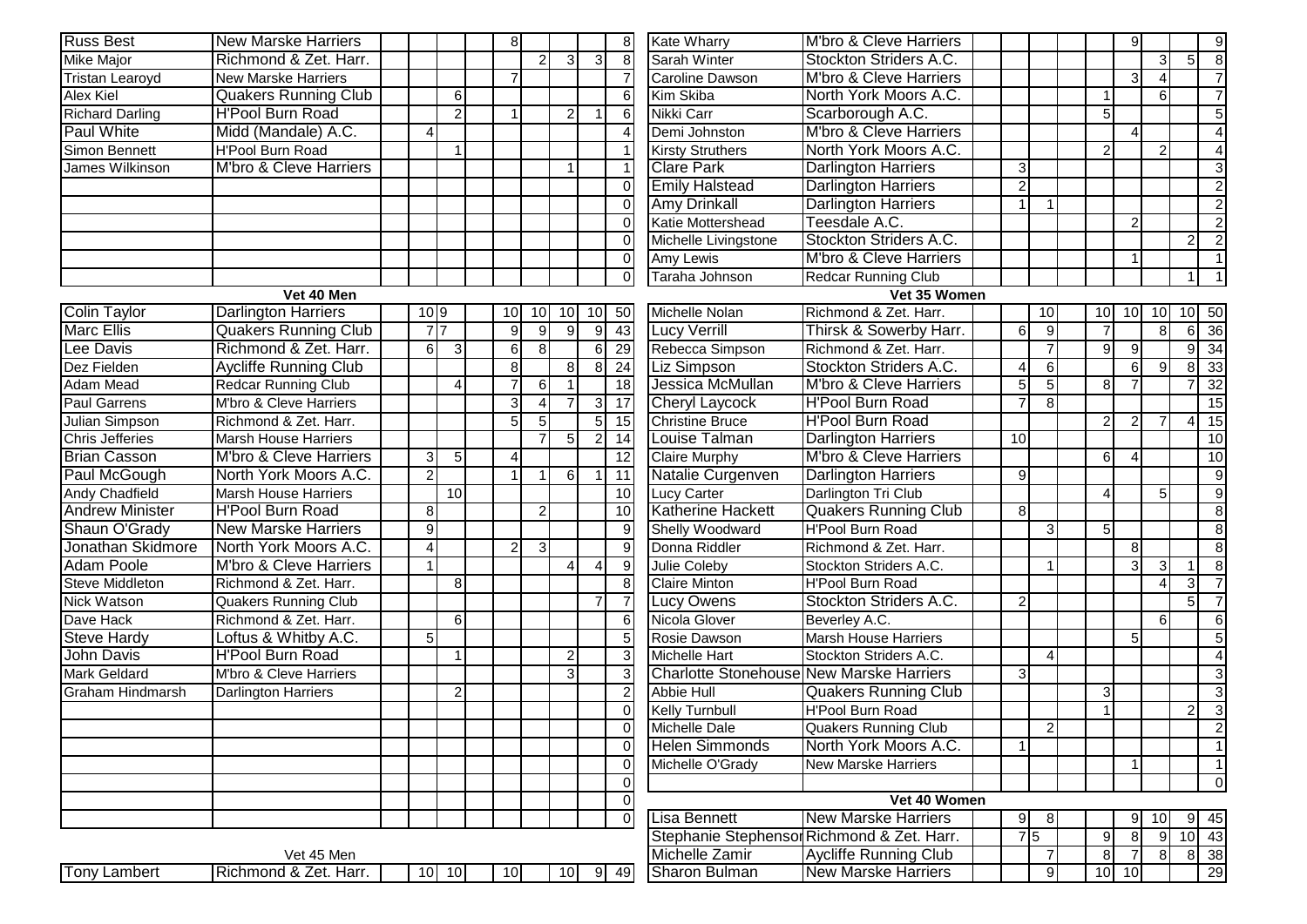| <b>Ken Harker</b>       | Richmond & Zet. Harr.                     | 17             | 9                       | 9              | 10 <sup>1</sup> | -7             | $\overline{7}$  | 42                | <b>Sue Dick</b>           | Loftus & Whitby A.C.                       | 4 2                    |                        |                 | 5 <sub>l</sub>   | 5 <sub>l</sub>  | 7                      |                | 6 27                                  |
|-------------------------|-------------------------------------------|----------------|-------------------------|----------------|-----------------|----------------|-----------------|-------------------|---------------------------|--------------------------------------------|------------------------|------------------------|-----------------|------------------|-----------------|------------------------|----------------|---------------------------------------|
| Paul Stephenson         | <b>H'Pool Burn Road</b>                   |                |                         | 8              | 8 <sup>1</sup>  | 8              | 5 <sub>l</sub>  | 33                | <b>Jane Wistow</b>        | <b>H'Pool Burn Road</b>                    | 8                      |                        |                 | $\overline{7}$   | 6               |                        |                | $\overline{21}$                       |
| Vaughan Godber          | H'Pool Burn Road                          | 8              |                         | $\overline{7}$ |                 | 9              | $\overline{8}$  | 32                | Dawn Richardson           | <b>Quakers Running Club</b>                | 10                     | 10                     |                 |                  |                 |                        |                | 20                                    |
| <b>Simon Rogers</b>     | <b>Darlington Harriers</b>                | 6              | 8                       |                | 9 <sub>l</sub>  |                | 4               | $\overline{27}$   | Jo Beddow                 | <b>H'Pool Burn Road</b>                    | 5                      | $6 \mid$               |                 |                  |                 | 6                      |                | $\overline{17}$                       |
| <b>Phillip Utley</b>    | North York Moors A.C.                     |                | $\overline{2}$          | 6              |                 | $\Delta$       | $\mathbf{3}$    | 22                | <b>Sharon Stephenson</b>  | <b>H'Pool Burn Road</b>                    |                        |                        |                 | $\overline{3}$   |                 |                        |                | $7 \overline{14}$                     |
| <b>Anthony Oliver</b>   | <b>H'Pool Burn Road</b>                   | 9              |                         |                |                 | 6              |                 | 15                | Michaela Welham           | Loftus & Whitby A.C.                       |                        | $\mathbf{3}$           |                 | $6 \overline{6}$ | $\mathcal{R}$   |                        |                | 12                                    |
| Lewis Holloway          | Beverley A.C.                             | 5              |                         |                |                 |                | $6 \mid$        | 11                | <b>Lindsey Lister</b>     | <b>Quakers Running Club</b>                |                        | $\overline{A}$         |                 |                  |                 |                        | 5 <sup>1</sup> | $\overline{9}$                        |
| Paul Lowe               | North York Moors A.C.                     |                |                         |                |                 |                | 10 <sup>1</sup> | 10                | Serena Partridge          | Scarborough A.C.                           | $\overline{2}$         |                        |                 | 4                |                 |                        |                | $\overline{8}$                        |
| <b>Daniel Hunter</b>    | <b>Darlington Harriers</b>                |                |                         | 3              | 6               |                |                 | 9                 | <b>Lucy Goundry</b>       | Richmond & Zet. Harr.                      | 6                      |                        |                 |                  |                 |                        |                | $\,6\,$                               |
| <b>Mark Evans</b>       | M'bro & Cleve Harriers                    |                |                         | $\Delta$       | $\Delta$        |                |                 | 8                 | Zoe Cuthbert              | <b>New Marske Harriers</b>                 |                        |                        |                 |                  |                 | $\boldsymbol{\Lambda}$ |                | $6 \mid$                              |
| <b>Simon Withers</b>    | Richmond & Zet. Harr.                     |                |                         | 1              | 5 <sup>1</sup>  | $\overline{2}$ |                 | 8                 | <b>Michelle Sprent</b>    | Richmond & Zet. Harr.                      |                        |                        |                 | $\overline{a}$   |                 |                        | 3I             | 6                                     |
| Mark Crawford           | Richmond & Zet. Harr.                     |                | $6 \mid$                |                |                 |                | $\overline{a}$  | 8                 | <b>Marie Taylor</b>       | <b>H'Pool Burn Road</b>                    |                        |                        |                 |                  |                 | 5                      |                | 5                                     |
| <b>Lawrence Corbett</b> | Richmond & Zet. Harr.                     | 3              | Δ                       |                |                 |                |                 |                   | Michelle Boshier          | <b>Quakers Running Club</b>                |                        |                        |                 |                  |                 |                        | $\overline{4}$ | $\overline{4}$                        |
| Andrew Pearson          | Richmond & Zet. Harr.                     |                | $\overline{7}$          |                |                 |                |                 |                   | Maddie Whyte              | North York Moors A.C.                      | 3                      |                        |                 |                  |                 |                        |                | $\mathbf{3}$                          |
| <b>Paul Helliwell</b>   | <b>Darlington Harriers</b>                |                | $\overline{5}$          |                |                 |                |                 | 6                 | <b>Carol Palin</b>        | Loftus & Whitby A.C.                       |                        |                        |                 |                  |                 | 3                      |                | $\overline{3}$                        |
| Leigh Owbridge          | H'Pool Burn Road                          |                | $\overline{3}$          |                |                 | 3              |                 | 6                 | Sarah Gunn                | <b>New Marske Harriers</b>                 |                        |                        |                 |                  |                 | $\overline{1}$         | $\overline{2}$ | $\mathbf{3}$                          |
| Kevin patterson         | Marsh House Harr.                         |                |                         |                |                 | 5              |                 | 5                 | Annemarie Wilson          | North York Moors A.C.                      |                        |                        |                 |                  |                 |                        |                |                                       |
| <b>Cameron Choles</b>   | Thirsk & Sowerby Harr.                    |                |                         | 5              |                 |                |                 | 5                 | <b>Helen Rutter</b>       | Scarborough A.C.                           |                        |                        |                 |                  |                 |                        |                |                                       |
| <b>Michael Thompson</b> | <b>Quakers Running Club</b>               |                |                         | $\overline{c}$ |                 |                |                 | $\overline{4}$    | Anna Hardy                | <b>Quakers Running Club</b>                |                        |                        |                 |                  |                 |                        |                |                                       |
| <b>Peter Riley</b>      | M'bro & Cleve Harriers                    |                |                         |                | $\overline{3}$  |                |                 | 3                 | Vet 45 Women              |                                            |                        |                        |                 |                  |                 |                        |                |                                       |
| Paul Johnson            | Stockton Striders A.C.                    | $\overline{2}$ |                         |                |                 |                | -1              | 3                 | Kath Aspin                | <b>New Marske Harriers</b>                 | 10                     | 10                     | 10 <sup>1</sup> |                  | 10 <sup>1</sup> | $10$ 10 50             |                |                                       |
| <b>Kevin Wilson</b>     | <b>Darlington Harriers</b>                |                |                         |                | $\overline{2}$  |                |                 | $\overline{2}$    | Louise Trainer            | <b>Quakers Running Club</b>                | $9\,$                  | 9                      |                 | 9                | $\mathbf{Q}$    | 98                     |                | 45                                    |
| <b>Graham Jones</b>     | <b>H'Pool Burn Road</b>                   |                | $\overline{\mathbf{1}}$ |                |                 |                |                 | $\overline{1}$    | Patricia Speedie          | <b>New Marske Harriers</b>                 | $\overline{7}$         | $6 \overline{6}$       |                 | $\overline{7}$   |                 | $7\overline{5}$        |                | 34                                    |
|                         |                                           |                |                         |                |                 |                |                 | $\Omega$          | Julia Jackson             | Loftus & Whitby A.C.                       |                        | $\overline{7}$         |                 | 8                | 8               |                        |                | $7 \overline{\smash{)}30}$            |
|                         |                                           |                |                         |                |                 |                |                 | $\Omega$          | <b>Lisa Pattison</b>      | Stockton Striders A.C.                     | $\mathbf 1$            | $\boldsymbol{\Lambda}$ |                 | 3                | $6 \mid$        | 5                      |                | $\overline{19}$                       |
|                         |                                           |                |                         |                |                 |                |                 | $\Omega$          | <b>Catherine Clennett</b> | Stockton Striders A.C.                     | $\boldsymbol{\Lambda}$ |                        |                 | $\Lambda$        |                 | $6\phantom{1}6$        |                | $2$ 19                                |
|                         |                                           |                |                         |                |                 |                |                 | $\Omega$          | <b>Lesley Miller</b>      | <b>Darlington Harriers</b>                 | 5                      |                        |                 | 5 <sup>1</sup>   |                 | 3                      |                | $\overline{17}$                       |
|                         |                                           |                |                         |                |                 |                |                 | $\Omega$          | <b>Hester Butterworth</b> | Scarborough A.C.                           | 8                      | 8                      |                 |                  |                 |                        |                | 16                                    |
|                         |                                           |                |                         |                |                 |                |                 | $\Omega$          | Diane Jones               | <b>Darlington Harriers</b>                 |                        |                        |                 | 6                |                 |                        |                | $3 \mid 14$                           |
|                         |                                           |                |                         |                |                 |                |                 | $\Omega$          | <b>Kimberley Reeve</b>    | <b>Darlington Harriers</b>                 |                        |                        |                 |                  |                 | 8                      |                | $6 \overline{\smash{)}\phantom{0}14}$ |
|                         |                                           |                |                         |                |                 |                |                 | $\Omega$          | Diane Jobson              | North York Moors A.C.                      | 6                      |                        |                 |                  |                 |                        | 41             | 10                                    |
|                         |                                           |                |                         |                |                 |                |                 | $\Omega$          | <b>Lesley Strickland</b>  | <b>H'Pool Burn Road</b>                    | $\overline{2}$         | 3                      |                 |                  |                 | $\overline{2}$         |                | $\overline{9}$                        |
|                         |                                           |                |                         |                |                 |                |                 | $\Omega$          | Nicola Kent               | Loftus & Whitby A.C.                       |                        |                        |                 |                  |                 |                        | 9              | $\overline{9}$                        |
|                         |                                           |                |                         |                |                 |                |                 | $\Omega$          | <b>Fiona Wilson</b>       | Richmond & Zet. Harr.                      | 3                      | $\mathcal{P}$          |                 |                  |                 |                        |                | 8                                     |
|                         |                                           |                |                         |                |                 |                |                 | $\Omega$          | Helen Johnston            | Stockton Striders A.C.                     |                        |                        |                 | 2                |                 |                        |                | $\overline{7}$                        |
|                         |                                           |                |                         |                |                 |                |                 | $\Omega$          | Penny Johnson             | <b>Aycliffe Running Club</b>               |                        | 5 <sub>5</sub>         |                 |                  |                 |                        |                | 5                                     |
|                         | Vet 50 Men                                |                |                         |                |                 |                |                 |                   | Angela ackerley           | North York Moors A.C.                      |                        |                        |                 |                  |                 |                        |                |                                       |
| <b>Gary Dack</b>        | <b>Marsh House Harriers</b>               | 9              | 8 <sup>1</sup>          |                | 10 <sub>l</sub> | 9              | 9               | 45                |                           | Vet 50 Women                               |                        |                        |                 |                  |                 |                        |                |                                       |
| <b>Steve Sadler</b>     | Richmond & Zet. Harr.                     |                | $\overline{7}$ 5        | 6              | $\overline{7}$  | 6              |                 | $7 \overline{33}$ |                           | Jacqueline Keavney   Richmond & Zet. Harr. | 9                      | 9                      |                 |                  |                 | $10 8$   10   10   48  |                |                                       |
| <b>Clive Thornton</b>   | New Marske Harriers                       |                | $10$ 10                 |                |                 |                | 8 <sup>1</sup>  | 28                | Linda Noble               | Darlington Harriers                        |                        | $10$ 10                |                 | 8 <sup>1</sup>   | 9               | $\frac{1}{8}$          |                | 45                                    |
| Joe Blackett            | North York Moors A.C.                     | 8              | $\overline{7}$          | 8 <sup>1</sup> |                 |                |                 | 23                | <b>Sue Phillips</b>       | <b>Darlington Harriers</b>                 | 8                      |                        |                 |                  | $9 \ 10 \ 9$    |                        |                | $9 \overline{45}$                     |
| lan Povey               | <b>New Marske Harriers</b>                |                | $\lvert 3 \rvert$       | $\overline{7}$ | $9 \mid$        |                |                 | 19                | Pauline Brown             | <b>Darlington Harriers</b>                 | $\overline{7}$         |                        |                 |                  |                 | $\overline{7}$         |                | 8 29                                  |
| Kevin McLoughlin        | North York Moors A.C.                     |                | $\vert 9 \vert$         |                |                 | 10             |                 | 19                | Jan Naisbitt              | <b>H'Pool Burn Road</b>                    | 5                      | 5 <sub>l</sub>         |                 |                  | 5 4             |                        |                | 6 28                                  |
| Douglas Howarth         | North York Moors A.C.                     |                |                         | 5 <sub>5</sub> | 8 <sup>1</sup>  |                | 6               | 19                | Denise Tunstall           | Teesdale A.C.                              |                        | 8 <sub>l</sub>         |                 |                  | 6I              | 6                      |                | $7 \overline{\smash{\big)}\ 27}$      |
| Joe McCready            | Darlington Harriers                       |                |                         |                |                 | -7             | 10              | 17                |                           | Katey Purkiss-McEnd Richmond & Zet. Harr.  | 6                      | $6 \mid$               |                 | 4                |                 |                        |                | 4 20                                  |
|                         | Shaun Purkiss-McEnd Richmond & Zet. Harr. | 6              |                         |                |                 |                | 5 <sub>l</sub>  | 15                | <b>Emma Morley</b>        | <b>Darlington Harriers</b>                 |                        |                        |                 |                  |                 | 5                      |                | 12                                    |
| David Hughes            | North York Moors A.C.                     | $5 \vert$      |                         | 9              |                 |                |                 | 14                | Nicola Booth              | Thirsk & Sowerby Harr.                     |                        |                        |                 | 5 <sub>l</sub>   |                 |                        |                | $\overline{5}$ 10                     |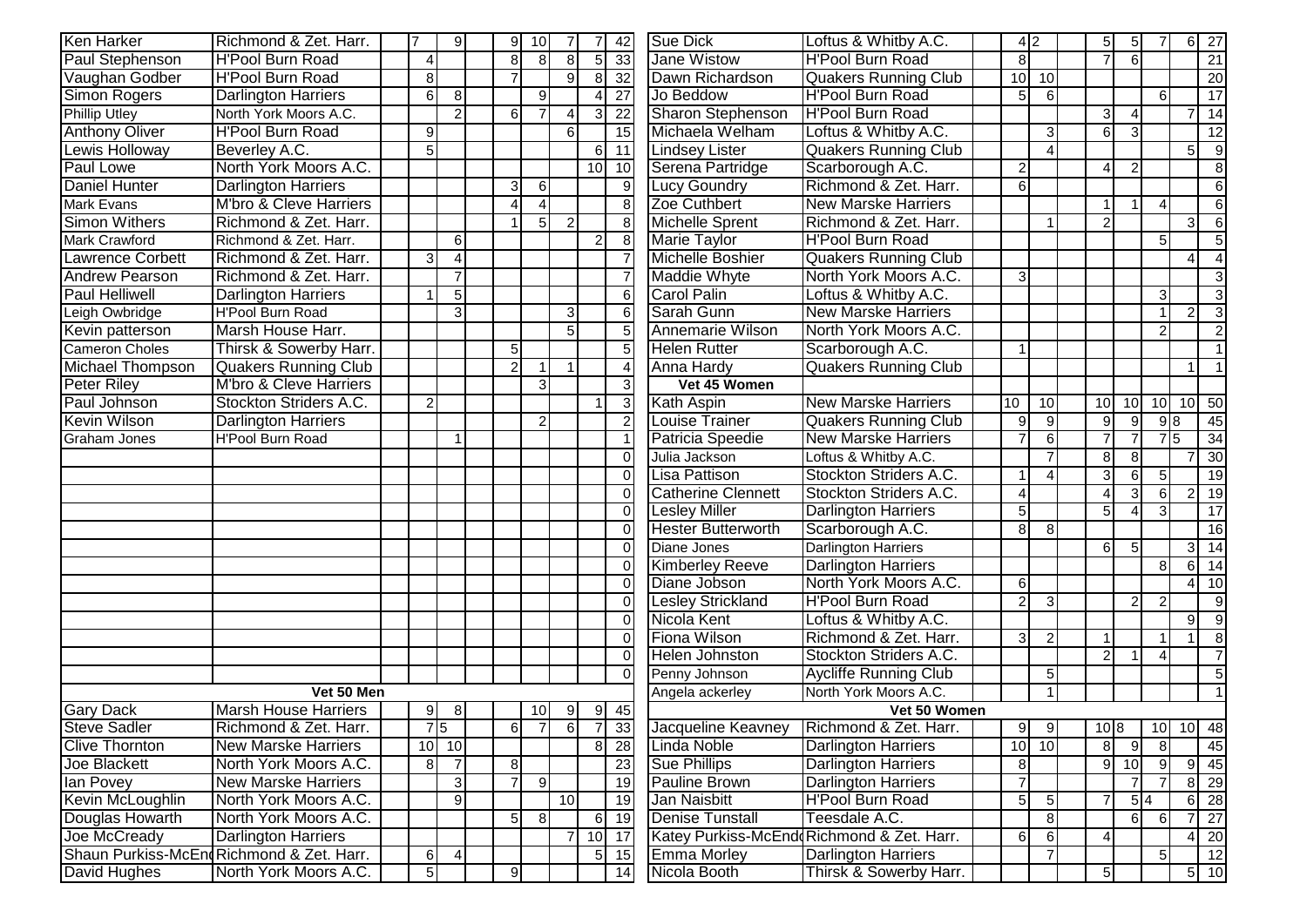| <b>Rob Williamson</b>  | Loftus & Whitby A.C.                      | 4               |                | 10             |                 |                |                   | 14              | <b>Louise Worsey</b>        | <b>New Marske Harriers</b>   |                          | $\overline{2}$ | 3                      |                  |                  |                | 9               |
|------------------------|-------------------------------------------|-----------------|----------------|----------------|-----------------|----------------|-------------------|-----------------|-----------------------------|------------------------------|--------------------------|----------------|------------------------|------------------|------------------|----------------|-----------------|
| <b>Ronnie Read</b>     | <b>Darlington Harriers</b>                |                 |                | $\overline{2}$ |                 |                | зı                | 13              | <b>Gill Colling</b>         | <b>Quakers Running Club</b>  | $\overline{2}$           | 3              |                        | $\mathbf{3}$     |                  |                | 9               |
| <b>Gary Beard</b>      | Loftus & Whitby A.C.                      |                 |                | $\overline{4}$ |                 | $\overline{2}$ | $\overline{2}$    | $\overline{12}$ | Alison Williamson           | <b>Darlington Harriers</b>   |                          |                | 6                      |                  | $\overline{2}$   |                | 8               |
| <b>Trevor Baker</b>    | M'bro & Cleve Harriers                    |                 |                | 3 <sup>l</sup> | $6 \mid$        |                |                   | 10              | <b>Susan New</b>            | <b>Quakers Running Club</b>  | دی                       | 4              |                        |                  |                  |                | $\overline{7}$  |
| <b>Bryan Saysell</b>   | North York Moors A.C.                     | $\mathbf{3}$    | $6 \mid$       |                |                 |                |                   | 9               | Sandra Martin               | <b>Quakers Running Club</b>  | $\overline{4}$           |                | $\overline{2}$         |                  |                  |                | $6 \mid$        |
| <b>Jeff Miller</b>     | <b>Darlington Harriers</b>                |                 |                |                |                 | 8              |                   | 8               | <b>Alison Butcher</b>       | Thirsk & Sowerby Harr.       |                          |                |                        |                  |                  | $\mathbf{3}$   | $\vert$         |
| <b>Phillip Rutter</b>  | <b>Quakers Running Club</b>               |                 |                |                | 3               | $\overline{3}$ |                   | $\overline{7}$  | <b>Sharon Gayter</b>        | North York Moors A.C.        |                          |                |                        |                  | $\overline{3}$   |                | 3               |
| <b>Michael Good</b>    | M'bro & Cleve Harriers                    |                 |                |                | 5 <sub>l</sub>  |                |                   | $\overline{5}$  | <b>Mandy Lynch</b>          | <b>New Marske Harriers</b>   |                          |                |                        | $\overline{2}$   |                  |                | $\overline{2}$  |
| <b>Dave Blewitt</b>    | <b>Aycliffe Running Club</b>              |                 |                |                |                 | 5              |                   | 5               | <b>Bev Davies</b>           | Thirsk & Sowerby Harr.       |                          |                |                        |                  |                  | 2              | $\overline{2}$  |
| <b>Billy Harris</b>    | <b>Quakers Running Club</b>               |                 |                |                |                 |                | 4                 | $\overline{4}$  | <b>Cary Surtees</b>         | <b>H'Pool Burn Road</b>      |                          |                |                        |                  |                  |                | 1               |
| Paul Bainbridge        | North York Moors A.C.                     |                 |                |                | $\overline{2}$  |                |                   | $\overline{2}$  | Amanda Waller               | <b>New Marske Harriers</b>   |                          |                |                        |                  |                  |                | $\vert$ 1       |
| <b>Brian Laverick</b>  | North York Moors A.C.                     | -1              |                |                |                 |                |                   |                 | <b>Tracy Hayden</b>         | Thirsk & Sowerby Harr.       |                          |                |                        |                  |                  | $\mathbf{1}$   | $\vert$ 1       |
| <b>Graham Atkins</b>   | <b>Aycliffe Running Club</b>              |                 |                |                |                 |                |                   |                 |                             |                              |                          |                |                        |                  |                  |                | $\overline{0}$  |
| Paul Atkinson          | Thirsk & Sowerby Harr.                    |                 |                | 1              |                 |                |                   |                 |                             |                              |                          |                |                        |                  |                  |                | $\overline{0}$  |
| <b>Michael Fawcett</b> | Stockton Striders A.C.                    |                 |                |                |                 |                |                   |                 |                             |                              |                          |                |                        |                  |                  |                | $\overline{0}$  |
|                        |                                           |                 |                |                |                 |                |                   | $\Omega$        |                             |                              |                          |                |                        |                  |                  |                | $\overline{0}$  |
|                        | Vet 55 Men                                |                 |                |                |                 |                |                   |                 |                             | Vet 55 Women                 |                          |                |                        |                  |                  |                |                 |
| <b>Brian Martin</b>    | <b>Quakers Running Club</b>               | 9               |                | 10             | 10 <sup>1</sup> | 10             | 10                | 49              | Val Clarke                  | <b>Darlington Harriers</b>   | 10                       | 10             |                        | 10               |                  | 10 10 50       |                 |
| Peter Milburn          | <b>Aycliffe Running Club</b>              |                 | $\overline{9}$ | 9              | $\overline{9}$  | 9 <sub>l</sub> | 8                 | 44              | <b>Kay Stokes</b>           | Stockton Striders A.C.       | 9                        | 9              | 10                     | 9                | 98               |                | 46              |
| <b>Gordon Baird</b>    | M'bro & Cleve Harriers                    | 8               | 8 <sup>°</sup> | 5              | 8 <sup>1</sup>  |                | 9                 | 40              | Martha McBarron             | <b>Aycliffe Running Club</b> |                          | 8              | 9                      |                  | 8                | 91             | 41              |
| <b>Phillip Teece</b>   | <b>Darlington Harriers</b>                | $\overline{10}$ |                | $\infty$       |                 | 8              |                   | 33              | Elizabeth Jordan            | Stockton Striders A.C.       | $\overline{7}$           | 5              |                        | $6\overline{4}$  |                  | 61             | $\overline{31}$ |
| lan Cook               | <b>H'Pool Burn Road</b>                   | 6               |                | 6              |                 | $6 \,$         | 6                 | 24              | <b>Caroline Horton</b>      | Stockton Striders A.C.       |                          |                | 8                      | 8                |                  |                | 30              |
|                        | Stephan Tomaszews  Thirsk & Sowerby Harr. |                 | 10             | $\overline{7}$ |                 |                | 7                 | 24              | Anne Robson                 | North York Moors A.C.        | 6                        |                | 5                      |                  | $6 \overline{6}$ | 5 <sup>1</sup> | 27              |
| <b>Paul Smith</b>      | Loftus & Whitby A.C.                      | $\overline{3}$  |                | $\overline{3}$ |                 | 5 <sub>l</sub> | 5 <sub>l</sub>    | $\overline{20}$ | Jill Able                   | Stockton Striders A.C.       | $\overline{5}$           | 6              | 6                      | $\mathcal{E}$    | 53               |                | 25              |
| <b>Keith Galbraith</b> | <b>H'Pool Burn Road</b>                   | $\overline{2}$  | $6 \mid$       | $\overline{4}$ | 6 <sup>1</sup>  |                |                   | $\overline{18}$ | Susan Milburn               | <b>Aycliffe Running Club</b> | $\overline{8}$           |                |                        |                  | $\overline{3}$   | 4              | 22              |
| <b>Nigel Shaw</b>      | <b>H'Pool Burn Road</b>                   |                 | 5 <sup>1</sup> |                | $\overline{3}$  | $\Delta$       | $\overline{2}$    | 15              | Pam Best                    | <b>New Marske Harriers</b>   | $\boldsymbol{\varDelta}$ |                | $\boldsymbol{\Lambda}$ |                  |                  |                | 11              |
| <b>Steve Snook</b>     | <b>Quakers Running Club</b>               |                 |                |                | 5 <sup>1</sup>  |                |                   | $\overline{12}$ | <b>Bev Snook</b>            | <b>Quakers Running Club</b>  |                          |                |                        |                  |                  | 2 <sub>1</sub> | 10              |
| <b>Laurie Everitt</b>  | <b>New Marske Harriers</b>                |                 | Δ              |                | $\mathcal{P}$   | $\overline{2}$ | $\overline{3}$    | $\overline{12}$ | <b>Helen Tyreman</b>        | <b>New Marske Harriers</b>   |                          | $\overline{2}$ | 3                      |                  |                  |                | 5               |
| Michael Kavanagh       | M'bro & Cleve Harriers                    |                 |                | $\overline{2}$ |                 | $\mathcal{E}$  |                   | $\overline{9}$  | Penny Ikeson                | <b>Darlington Harriers</b>   | 3                        |                |                        |                  |                  |                | $\vert$         |
| <b>Chris Ellis</b>     | Loftus & Whitby A.C.                      | 5               |                |                |                 |                |                   | 5               | Cath Learoyd                | <b>New Marske Harriers</b>   |                          |                | 2                      |                  |                  | $\mathbf{1}$   | $\vert$         |
| <b>Nigel Barnbrook</b> | M'bro & Cleve Harriers                    | Δ               |                |                |                 |                |                   | 4               | Julie McGrath               | <b>H'Pool Burn Road</b>      |                          |                |                        |                  | $\overline{2}$   |                | 3               |
| Jim Robson             | North York Moors A.C.                     |                 | $\mathbf{3}$   |                |                 |                |                   | 4               | <b>Anne Kellett</b>         | <b>Aycliffe Running Club</b> |                          |                |                        | 2                |                  |                | $\overline{2}$  |
| David Whittle          | <b>Quakers Running Club</b>               |                 | $\overline{c}$ |                |                 |                |                   | $\overline{2}$  | Lesley Parratt              | <b>New Marske Harriers</b>   |                          |                |                        |                  |                  |                | $\vert$ 1       |
| Jimmy O'Brien          | Loftus & Whitby A.C.                      |                 |                |                |                 |                |                   |                 |                             |                              |                          |                |                        |                  |                  |                | 0               |
| <b>Carl Marchant</b>   | <b>H'Pool Burn Road</b>                   |                 |                |                |                 |                |                   |                 |                             |                              |                          |                |                        |                  |                  |                | $\overline{0}$  |
|                        |                                           |                 |                |                |                 |                |                   | $\overline{0}$  |                             |                              |                          |                |                        |                  |                  |                | $\overline{0}$  |
|                        |                                           |                 |                |                |                 |                |                   | $\overline{0}$  |                             |                              |                          |                |                        |                  |                  |                | $\overline{0}$  |
|                        |                                           |                 |                |                |                 |                |                   | $\overline{0}$  |                             |                              |                          |                |                        |                  |                  |                | $\Omega$        |
|                        | Vet 60 Men                                |                 |                |                |                 |                |                   |                 |                             | Vet 60 Women                 |                          |                |                        |                  |                  |                |                 |
| Dave Wallace           | H'Pool Burn Road                          | 9               | 8              |                | $8$ 10          | $8 \mid$       |                   | 43              | <b>Christine Burn</b>       | Thirsk & Sowerby Harr.       |                          | 9 10           | 10                     |                  |                  | 10 10 49       |                 |
| Graham Robinson        | Thirsk & Sowerby Harr.                    |                 | $10$ 10        | $\overline{7}$ | 6               |                | $6 \mid$          | 39              | <b>Christine Richardson</b> | M/bro & Cleveland Harr.      |                          | 9              |                        | $9$ 10           | - 9              |                | $9 \mid 46$     |
| David Learoyd          | <b>New Marske Harriers</b>                | $\overline{7}$  | $\overline{7}$ | 5 <sub>l</sub> | $\overline{7}$  |                | $7\overline{5}$   | 33              | <b>Rose Rutherford</b>      | <b>Darlington Harriers</b>   | 8 <sup>1</sup>           | 8 <sup>1</sup> | 6                      | $6 \overline{6}$ |                  |                | 8 36            |
| Karl Edwards           | H'Pool Burn Road                          |                 |                | 10             |                 |                |                   | 10 10 30        | <b>Susan Clark</b>          | <b>Aycliffe Running Club</b> |                          |                | $\overline{7}$         | 8I               | 8                |                | 23              |
| David Horton           | Stockton Striders A.C.                    |                 |                | $6 \mid$       | 9               | 6              |                   | 28              | Gillian Crane               | Thirsk & Sowerby Harr.       |                          |                | 8                      | 9 <sub>l</sub>   |                  |                | 17              |
| Robert Burn            | Thirsk & Sowerby Harr.                    |                 |                | 9 <sub>l</sub> |                 | 9              | 9                 | 27              | <b>Sue Crust</b>            | <b>New Marske Harriers</b>   |                          |                | 5 <sub>l</sub>         |                  |                  |                | 12              |
| Peter Johnson          | <b>H'Pool Burn Road</b>                   | 6               | 4              | $\overline{4}$ | 5               |                | $\overline{4}$  2 | 23              | Sue Haslam                  | Scarborough A.C.             | 10                       |                |                        |                  |                  |                | 10              |
| Keith Evans            | Stockton Striders A.C.                    |                 | 5              |                | 8 <sup>1</sup>  |                |                   | 17              |                             |                              |                          |                |                        |                  |                  |                | 0               |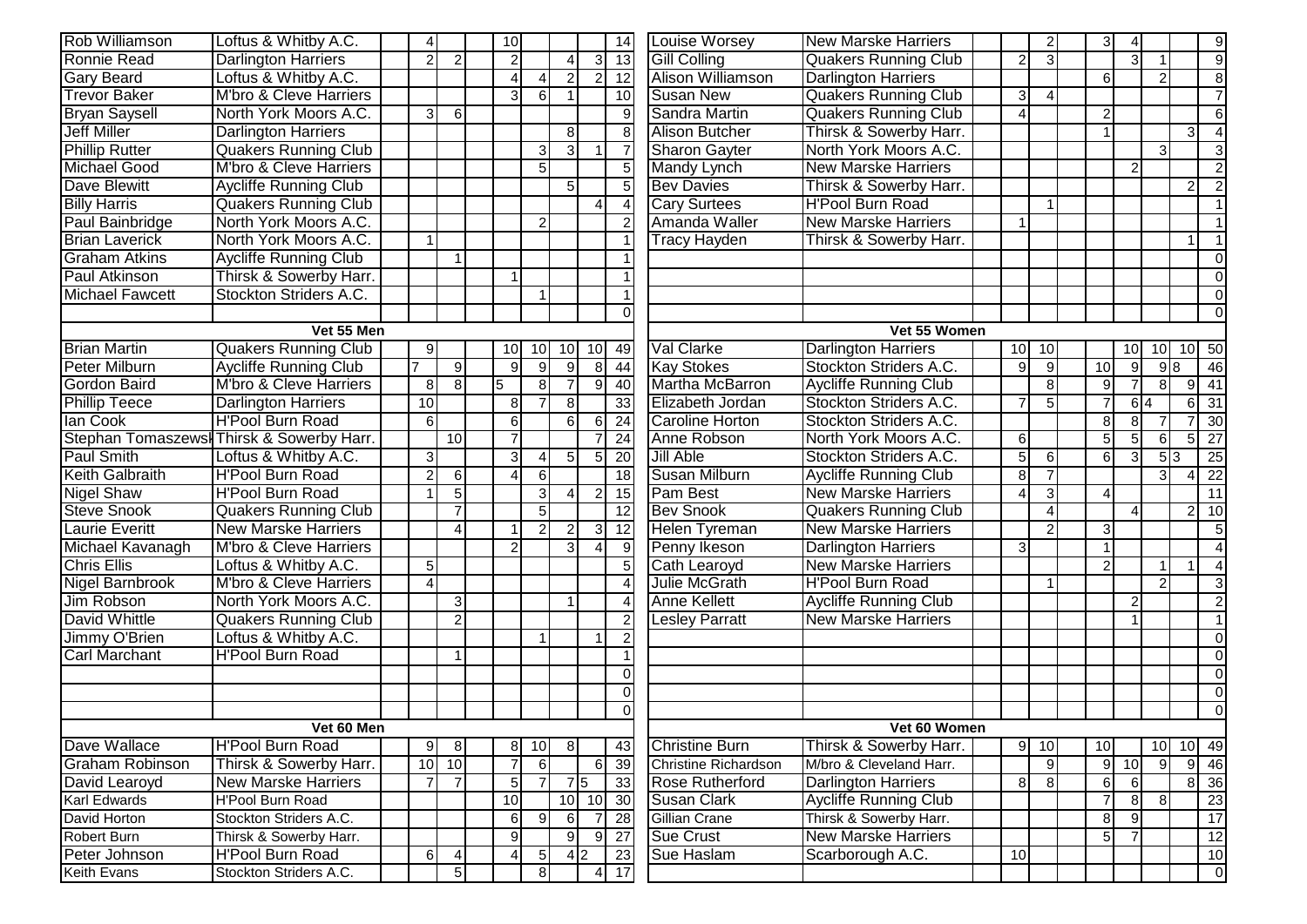| Graham Bell          | Darlington Harriers               |                 | $\overline{9}$  |                |    |    | 8  | 17 <sup>1</sup> |
|----------------------|-----------------------------------|-----------------|-----------------|----------------|----|----|----|-----------------|
| <b>Neil Sergeant</b> | Beverley A.C.                     | 8               |                 |                |    | 5  |    | 13              |
| Malcolm Peggs        | Loftus & Whitby A.C.              |                 | 6               |                |    |    | 3  | $\overline{9}$  |
| Dave Paver           | City of York A.C.                 | 5               |                 |                |    |    |    | 5               |
| Alan Kellett         | <b>Aycliffe Running Club</b>      |                 |                 |                | 4  |    |    | $\overline{4}$  |
| Rob Nicholson        | <b>Aycliffe Running Club</b>      |                 | 3               |                |    |    |    | $\overline{3}$  |
|                      |                                   |                 |                 |                |    |    |    | 0<br>0          |
|                      |                                   |                 |                 |                |    |    |    | $\mathbf{0}$    |
|                      | Vet 65 Men                        |                 |                 |                |    |    |    |                 |
| John Spraggett       | <b>New Marske Harriers</b>        |                 | 10 <sup>1</sup> | 10             | 10 | 10 | 10 | 50              |
| Dave Coulston        | <b>H'Pool Burn Road</b>           | 9               |                 | 8              | 9  | 9  | 9  | 44              |
| lan Crane            | Thirsk & Sowerby Harr.            |                 |                 | 9              | 8  |    |    | 17              |
| Julian Wilkinson     | <b>New Marske Harriers</b>        | 8               | 8               |                |    |    |    | 16              |
| <b>Patrick Parks</b> | <b>Redcar Running Club</b>        |                 |                 | 6              | 7  |    |    | 13              |
| <b>Neil Scunton</b>  | Scarborough A.C.                  | 10 <sup>1</sup> |                 |                |    |    |    | 10 <sup>1</sup> |
| Alan Wilks           | <b>Aycliffe Running Club</b>      |                 | 9               |                |    |    |    | 9               |
| Geoff Bullock        | Thirsk & Sowerby Harr.            |                 |                 |                |    |    | 8  | $\overline{8}$  |
| Jeff Moulder         | <b>New Marske Harriers</b>        |                 | $\overline{7}$  |                |    |    |    | $\overline{7}$  |
| Derek Casson         | <b>M'bro &amp; Cleve Harriers</b> |                 |                 | $\overline{7}$ |    |    |    | $\overline{7}$  |
|                      |                                   |                 |                 |                |    |    |    | 0               |
|                      | Vet 70 Men                        |                 |                 |                |    |    |    |                 |
| Danny Gordon         | <b>Quakers Running Club</b>       |                 | 10 <sup>1</sup> | 10             | 10 | 10 |    | 40              |
|                      |                                   |                 |                 |                |    |    |    | 0               |
|                      |                                   |                 |                 |                |    |    |    | 0               |

|             | Vet 75 Men                   |  |  |  |  |  |  |  |  |                 |  |  |
|-------------|------------------------------|--|--|--|--|--|--|--|--|-----------------|--|--|
| Ian Codling | Thirsk & Sowerby Harr.       |  |  |  |  |  |  |  |  | 39 <sup>°</sup> |  |  |
| Ray Todd    | <b>Aycliffe Running Club</b> |  |  |  |  |  |  |  |  | 19 <sup>l</sup> |  |  |
|             |                              |  |  |  |  |  |  |  |  | 0               |  |  |
|             |                              |  |  |  |  |  |  |  |  | 01              |  |  |
|             |                              |  |  |  |  |  |  |  |  | 01              |  |  |

|            | Vet 80 Men          |  |  |  |  |   |             |  |   |    |  |  |
|------------|---------------------|--|--|--|--|---|-------------|--|---|----|--|--|
| lan Barnes | Jarlington Harriers |  |  |  |  | 0 | $\sim$<br>υ |  | 0 | 30 |  |  |
|            |                     |  |  |  |  |   |             |  |   | 0  |  |  |

|                | 8 <sup>1</sup>  | 17              |                       | Vet 75 Women           |  |  |                 |    |                 |                 |
|----------------|-----------------|-----------------|-----------------------|------------------------|--|--|-----------------|----|-----------------|-----------------|
| 5              |                 | 13              | <b>Marian Codling</b> | Thirsk & Sowerby Harr. |  |  | 10 <sub>l</sub> | 10 | 10 <sup>1</sup> | 30 <sub>l</sub> |
|                | 3               | $\overline{9}$  |                       |                        |  |  |                 |    |                 | $\overline{O}$  |
|                |                 | 5 <sup>5</sup>  |                       |                        |  |  |                 |    |                 | $\overline{O}$  |
|                |                 | $\vert$         |                       |                        |  |  |                 |    |                 | $\overline{O}$  |
|                |                 | $\overline{3}$  |                       |                        |  |  |                 |    |                 |                 |
|                |                 | $\overline{0}$  |                       |                        |  |  |                 |    |                 |                 |
|                |                 | $\vert 0 \vert$ |                       |                        |  |  |                 |    |                 |                 |
|                |                 | $\overline{0}$  |                       |                        |  |  |                 |    |                 | $\overline{O}$  |
|                |                 |                 |                       |                        |  |  |                 |    |                 |                 |
| 0              | 10 <sup>1</sup> | 50              |                       |                        |  |  |                 |    |                 | $\overline{O}$  |
| $\overline{9}$ | 9               | 44              |                       |                        |  |  |                 |    |                 | $\overline{0}$  |
|                |                 | 17              |                       |                        |  |  |                 |    |                 | $\overline{O}$  |
|                |                 | 16              |                       |                        |  |  |                 |    |                 | $\overline{O}$  |
|                |                 | 13              |                       |                        |  |  |                 |    |                 | $\overline{O}$  |
|                |                 | 10 <sup>1</sup> |                       |                        |  |  |                 |    |                 | $\overline{0}$  |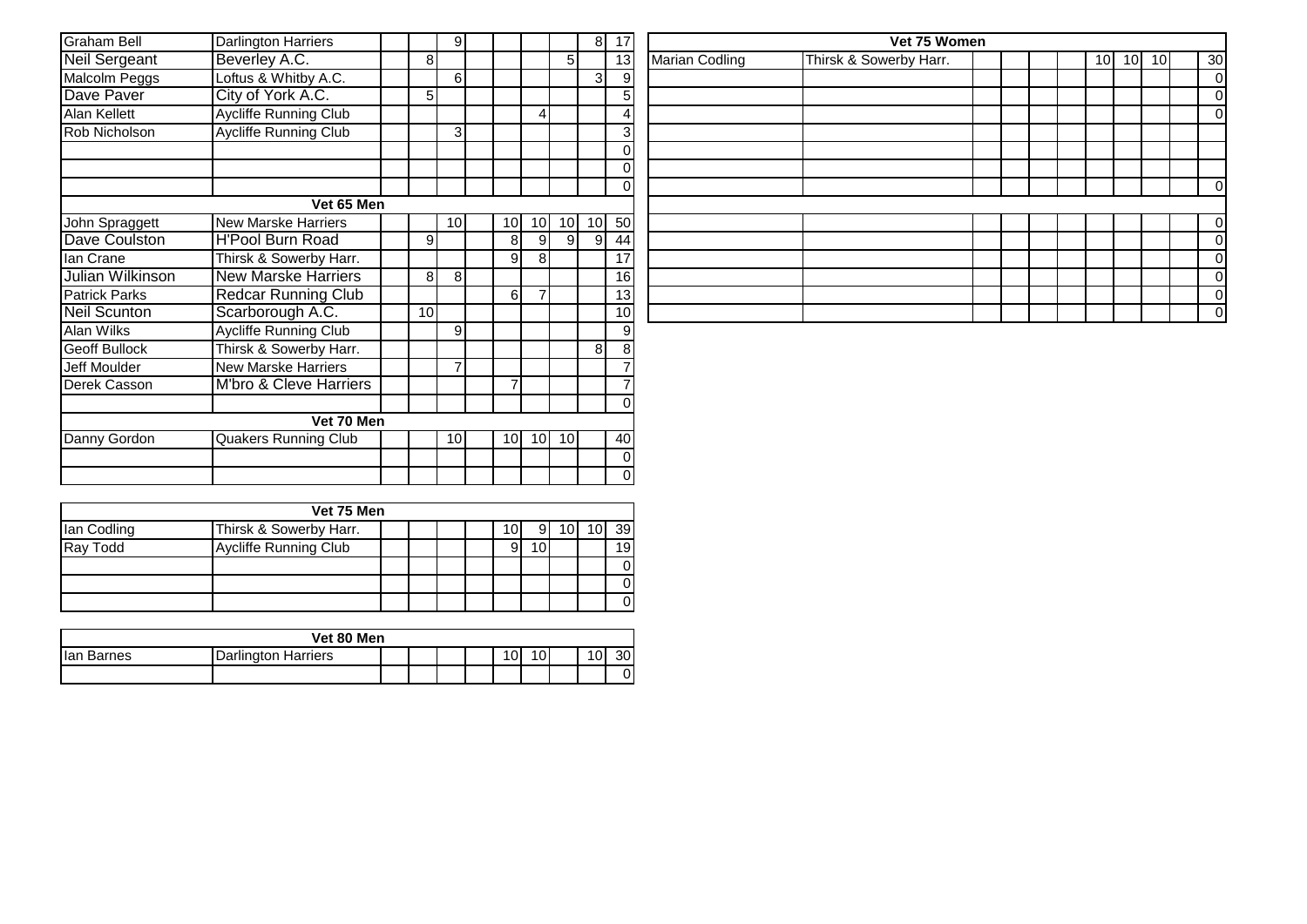## **Team Points Scores**

Whitby Fox Rush<br>Croft Cancelled Croft Cancelled Ormesby Acklam<br>Summerhill Summerhill Richmond **Totals**

| u13 Boys Team                          |                 |                |                |                |                |                |                 |
|----------------------------------------|-----------------|----------------|----------------|----------------|----------------|----------------|-----------------|
| <b>Richmond &amp; Zetland Harriers</b> | 8               | 5              | 5              | 6              | 8              | 8              | 40              |
| Middlesbrough (Mandale) A.C.           | 6               | $\overline{8}$ | 6              | 8              | 5              | 5              | $\overline{38}$ |
| Marsh House Harriers                   | 5 <sup>1</sup>  | 6              | 8              | 5              | 6              | 6 <sup>1</sup> | 36              |
| <b>New Marske Harriers</b>             |                 | 4              |                |                |                |                | 4               |
|                                        |                 |                |                |                |                |                |                 |
| u13 Girls Team                         |                 |                |                |                |                |                |                 |
| Scarborough A.C.                       | $\overline{5}$  | $\overline{6}$ | 8              | 8              | 6              | 8              | 41              |
| <b>New Marske Harriers</b>             | $\mathbf{8}$    | 8              | 6              | $\overline{6}$ | $\overline{5}$ | 6              | 39              |
| Middlesbrough (Mandale) A.C.           |                 | $\overline{5}$ | $\overline{5}$ | $\overline{5}$ |                |                | $\overline{15}$ |
| Richmond & Zetland Harriers            | $6 \mid$        |                |                |                | 8              |                | 14              |
| Loftus & Whitby A.C.                   | $\overline{4}$  |                |                |                |                |                | $\overline{4}$  |
|                                        |                 |                |                |                |                |                |                 |
| u15 Boys Team                          |                 |                |                |                |                |                |                 |
| Richmond & Zetland Harriers            | 8               | 6              | 6              | 8              | 8              | 8              | 44              |
| Middlesbrough (Mandale) A.C.           |                 | 8              | 8              |                |                |                | 16              |
| Darlington Harriers                    | 6               |                |                |                |                |                | 6               |
| <b>New Marske Harriers</b>             |                 | $\overline{5}$ |                |                |                |                | $\overline{5}$  |
|                                        |                 |                |                |                |                |                | $\overline{0}$  |
| u15 Girls Team                         |                 |                |                |                |                |                |                 |
| Darlington Harriers                    | 8               | 8              | 8              |                |                | 8              | 32              |
| <b>New Marske Harriers</b>             |                 |                | 6              | 8              |                |                | 14              |
| Middlesbrough (Mandale) A.C.           |                 |                |                | 6              |                |                | 6               |
|                                        |                 |                |                |                |                |                |                 |
| <b>U17 Mens Team</b>                   |                 |                |                |                |                |                |                 |
| Richmond & Zetland Harriers            | 6               | 8              | 8              | 8              | 8              | 8              | 46              |
| <b>Marsh House Harriers</b>            | $\vert 4 \vert$ | $\overline{5}$ | 6              |                |                |                | 15              |
| Middlesbrough (Mandale) A.C.           | 8               |                |                |                |                |                | 8               |
| <b>New Marske Harriers</b>             |                 | 6              |                |                |                |                | $6\overline{6}$ |
| Beverley A.C.                          | 5 <sup>1</sup>  |                |                |                |                |                | $\overline{5}$  |

### Whitby Fox Rush Croft Cancelled Ormesby Acklam<br>Summerhill Summerhill Richmond

|                                        | Whitby          |                | Fox Rus<br>Croft Ca<br>Ormesb<br>Acklam |                  | Summe<br>Richmol    |                | Totals          |                                        | Whitby          | ា<br>ក<br>Fox   | Croft Ca | Ormesb          | Acklam         | Summe          | Richmo                                          | Totals          |
|----------------------------------------|-----------------|----------------|-----------------------------------------|------------------|---------------------|----------------|-----------------|----------------------------------------|-----------------|-----------------|----------|-----------------|----------------|----------------|-------------------------------------------------|-----------------|
| u13 Boys Team                          |                 |                |                                         |                  |                     |                |                 | <b>Womens Team</b>                     |                 |                 |          |                 |                |                |                                                 |                 |
| <b>Richmond &amp; Zetland Harriers</b> | 8               | 5 <sub>l</sub> | 51                                      | 6                | 8 <sup>1</sup>      |                | $8 \mid 40$     | <b>Richmond &amp; Zetland Harriers</b> |                 | $15$ 15         |          |                 | $15$   15      | 15             |                                                 | $15$ 90         |
| Middlesbrough (Mandale) A.C.           | 6               | 8              | 6                                       | 8 <sup>1</sup>   | 5 <sub>l</sub>      | 5 <sup>1</sup> | 38              | <b>New Marske Harriers</b>             | 11              | $\overline{13}$ |          | 13              |                | $13$ 13        | 11                                              | $\overline{74}$ |
| Marsh House Harriers                   | 5 <sup>1</sup>  | 6              | 8 <sup>1</sup>                          | 5 <sup>1</sup>   | $6 \mid$            | $6 \mid$       | $\overline{36}$ | <b>Darlington Harriers</b>             | $\overline{12}$ | $\overline{9}$  |          | 12              |                |                | $\overline{12}$ $\overline{12}$ $\overline{13}$ | 70              |
| <b>New Marske Harriers</b>             |                 | 4              |                                         |                  |                     |                |                 | Loftus & Whitby A.C.                   | 9               | 11              |          | 11              | $10$ 10 $12$   |                |                                                 | 63              |
|                                        |                 |                |                                         |                  |                     |                |                 | <b>Stockton Striders</b>               | 6               | $\overline{6}$  |          | $\overline{7}$  |                | $8 \mid 11$    | 10 <sup>1</sup>                                 | $\overline{48}$ |
| u13 Girls Team                         |                 |                |                                         |                  |                     |                |                 | <b>Quakers Running Club</b>            | 10 <sup>1</sup> | $\overline{10}$ |          | $\overline{5}$  | $\overline{5}$ | $6 \mid$       | 9 <sub>l</sub>                                  | 45              |
| Scarborough A.C.                       | 5               | $6 \mid$       | 8                                       | 8                | $6 \mid$            | 8 <sup>1</sup> | 41              | <b>H/Pool Burn Road Harriers</b>       | 8               | $\overline{7}$  |          | $\overline{8}$  | $\overline{7}$ | $\overline{7}$ | 6                                               | $\overline{43}$ |
| <b>New Marske Harriers</b>             | 8               | $\overline{8}$ | $6 \mid$                                | $6 \overline{6}$ | 5                   | $6 \mid$       | 39              | North York Moors A.C.                  |                 | 5               |          | 9               |                | g              |                                                 | $\overline{37}$ |
| Middlesbrough (Mandale) A.C.           |                 | $\overline{5}$ | 5 <sup>1</sup>                          | $5 \overline{5}$ |                     |                | $\overline{15}$ | <b>Aycliffe Running Club</b>           |                 | $\overline{8}$  |          | $6\overline{6}$ | $6 \mid$       | 8              | 8 <sub>1</sub>                                  | 36              |
| <b>Richmond &amp; Zetland Harriers</b> | 6               |                |                                         |                  | 8                   |                | 14              | Scarborough A.C.                       | 13              | 12              |          | 10              |                |                |                                                 | 35              |
| Loftus & Whitby A.C.                   | $\vert 4 \vert$ |                |                                         |                  |                     |                |                 | Middlesbrough & Cleveland Harriers     | $\overline{5}$  |                 |          |                 | 11             |                |                                                 | 16              |
|                                        |                 |                |                                         |                  |                     |                |                 | Thirsk & Sowerby Harriers              |                 |                 |          | 4               |                | 5 <sup>1</sup> | 5                                               | $\overline{14}$ |
| u15 Boys Team                          |                 |                |                                         |                  |                     |                |                 | <b>Marsh House Harriers</b>            |                 |                 |          |                 | $\overline{9}$ |                |                                                 | 9               |
| <b>Richmond &amp; Zetland Harriers</b> | 8               | 6              | 6                                       | 8 <sup>1</sup>   | $\overline{\infty}$ | 8 <sup>1</sup> | $\overline{44}$ |                                        |                 |                 |          |                 |                |                |                                                 |                 |
| Middlesbrough (Mandale) A.C.           |                 | 8              | 8 <sup>1</sup>                          |                  |                     |                | 16              | <b>Mens Team</b>                       |                 |                 |          |                 |                |                |                                                 |                 |
| Darlington Harriers                    | 6 <sup>1</sup>  |                |                                         |                  |                     |                | 6               | <b>Richmond &amp; Zetland Harriers</b> | 15              | 15              |          |                 | $15$ 15 15     |                | $15$ 90                                         |                 |
| <b>New Marske Harriers</b>             |                 | 5              |                                         |                  |                     |                | 5               | <b>Darlington Harriers</b>             | $\overline{12}$ | $\overline{3}$  |          | 10 <sup>1</sup> | $12$ 11        |                | 13                                              | $\overline{71}$ |
|                                        |                 |                |                                         |                  |                     |                | $\Omega$        | Middlesbrough & Cleveland Harriers     | 10 <sup>1</sup> | 11              |          | 12              |                | $13$ 12        | 12                                              | 70              |
| u15 Girls Team                         |                 |                |                                         |                  |                     |                |                 | <b>H/Pool Burn Road Harriers</b>       | 11              | 10              |          | 13              |                |                | $11$ 13 $11$                                    | 69              |
| Darlington Harriers                    | 81              | 8              | 8 <sup>1</sup>                          |                  |                     | 8 <sup>1</sup> | 32              | North York Moors A.C.                  | 9               | 9               |          | 9               |                | $10$ 10        | 10 <sup>1</sup>                                 | 57              |
| <b>New Marske Harriers</b>             |                 |                | 6                                       | 8                |                     |                | 14              | <b>New Marske Harriers</b>             | 13              | $\overline{8}$  |          | 11              | 8              |                | 8 <sup>1</sup>                                  | 48              |
| Middlesbrough (Mandale) A.C.           |                 |                |                                         | 6                |                     |                | 6               | Quakers Running Club                   | 6               | $\overline{6}$  |          | $\overline{7}$  | $\overline{7}$ | 9 <sub>l</sub> | 9                                               | 44              |
|                                        |                 |                |                                         |                  |                     |                |                 | Loftus & Whitby A.C.                   | $\overline{7}$  |                 |          | $\overline{8}$  | 6 <sup>1</sup> | $\overline{8}$ | 6 <sup>1</sup>                                  | 35              |
| <b>U17 Mens Team</b>                   |                 |                |                                         |                  |                     |                |                 | <b>Stockton Striders</b>               | 5 <sup>1</sup>  | 4               |          | 4               | 5 <sup>1</sup> | $\overline{7}$ |                                                 | $\overline{32}$ |
| <b>Richmond &amp; Zetland Harriers</b> | 61              | 8 <sup>1</sup> | 8 <sup>1</sup>                          | 8 <sup>1</sup>   | 8                   | 8 <sup>1</sup> | 46              | <b>Marsh House Harriers</b>            | $\overline{8}$  | $\overline{12}$ |          |                 | $\overline{9}$ |                |                                                 | 29              |
| <b>Marsh House Harriers</b>            | 4               | 5 <sup>1</sup> | $6 \mid$                                |                  |                     |                | $\overline{15}$ | Thirsk & Sowerby Harriers              |                 | 5 <sub>1</sub>  |          | $6 \mid$        |                |                | 5 <sub>l</sub>                                  | $\overline{16}$ |
| Middlesbrough (Mandale) A.C.           | 8               |                |                                         |                  |                     |                | 8               | <b>Aycliffe Running Club</b>           |                 | $\overline{7}$  |          |                 |                |                |                                                 | $\overline{7}$  |
| <b>New Marske Harriers</b>             |                 | 6              |                                         |                  |                     |                | 6               |                                        |                 |                 |          |                 |                |                |                                                 |                 |
| Beverley A.C.                          | 5 <sup>1</sup>  |                |                                         |                  |                     |                | 5 <sup>1</sup>  |                                        |                 |                 |          |                 |                |                |                                                 |                 |
|                                        |                 |                |                                         |                  |                     |                |                 |                                        |                 |                 |          |                 |                |                |                                                 |                 |